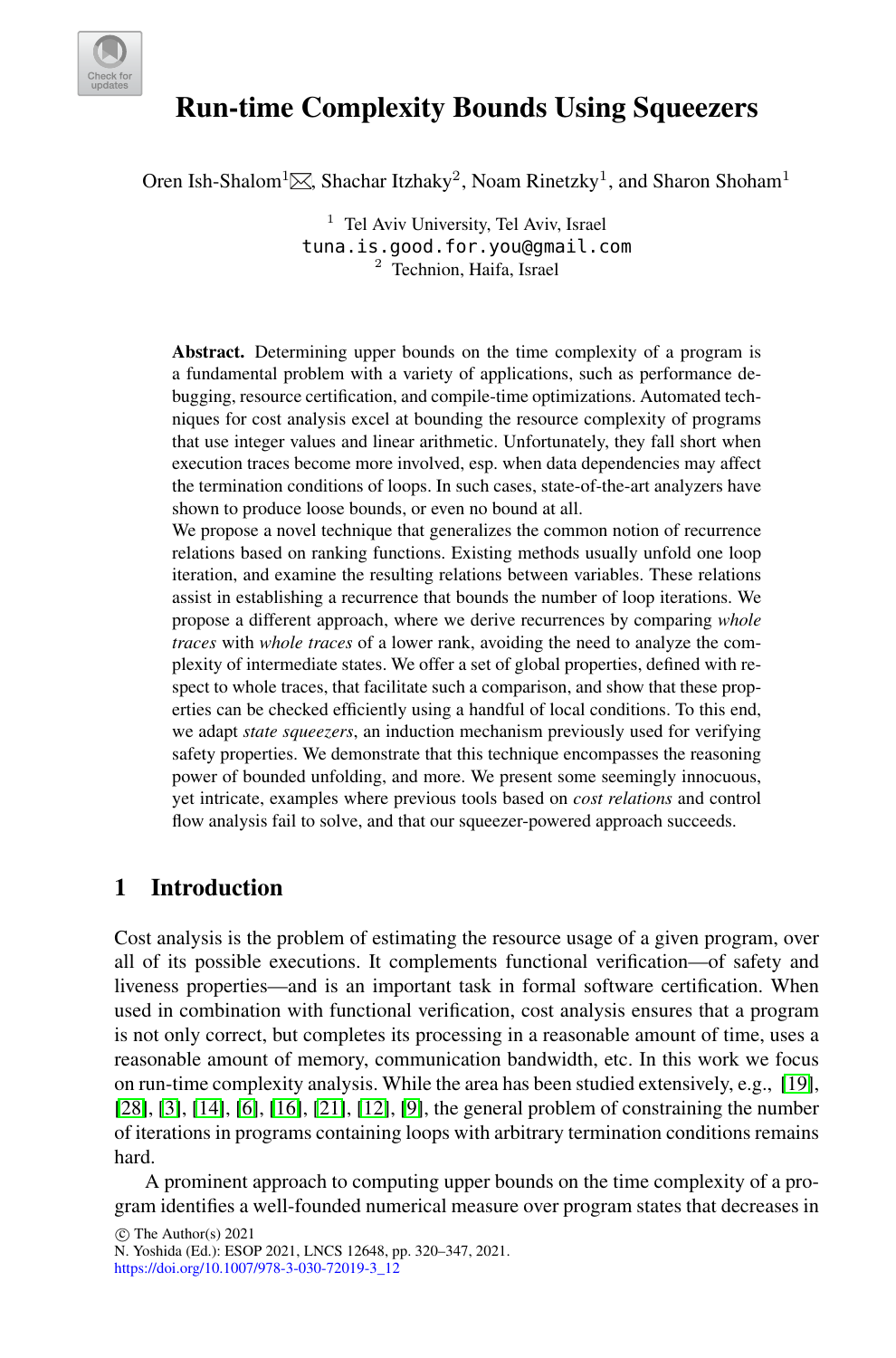```
void binary_counter(unsigned int n) {
  unsigned int c[n]:
  memset(c.0.n*sizeof(unsigned int)):
  int i=0;
  while (i < n) {
    if (c[i] == 1) /*scan 1-prefix*/{c[i] = 0; i++;<br>else /*increment*/ {c[i] = 1; i=0; print(c);}
                                           {c[i] = 1; i=0; print(c)};}}
```
<span id="page-1-0"></span>Fig. 1. A program that produces all combinations of  $n$  bits.

every step of the program, also called a *ranking function*. In this case, an upper bound on the measure of the initial states comprises an upper bound on the program's time complexity. Finding such measures manually is often extremely difficult. The *cost relations* approach, dating back to [\[28\]](#page-26-1), attempts to automate this process by using the control flow graph of the program to extract recurrence formulas that characterize this measure. Roughly speaking, the recurrences relate the measures (costs) of adjacent nodes in the graph, taking into account the cost of the step between them. In this way, the cost relations track the evolution of the measure between *every* pair of consecutive states along the executions of the program.

One limitation of cost relations is the need to capture the number of steps remaining for execution in *every* state, that is, all intermediate states along all executions. If the structure of the state is complex, this may require higher order expressions, e.g., summing over an unbounded number of elements. As an example, consider the program in Fig. [1](#page-1-0) that implements a binary counter represented by an array of bits.

In this case, a ranking function that decreases between every two consecutive iterations of the loop, or even between two iterations that print the value of the counter, depends on the *entire* content of the array. Attempting to express a ranking function over the scalar variables of this program is analogous to abstracting the loop as a finitestate system that ignores the content of the array, and as such contains transition cycles (e.g. the abstract state  $\langle n \mapsto n_0, i \mapsto 0 \rangle$ , obtained by projecting the state to the scalar variables only, repeats multiple times in any trace)—meaning that no strictly decreasing function can be defined in this way. Similarly, any attempt to consider a bounded number of bits will encounter the same difficulty.

In this paper, we propose a novel approach for extracting recurrence relations capturing the time complexity of an imperative program, modeled as a transition system, by relating whole traces instead of individual states. The key idea is to relate a trace to (one or more) shorter traces. This allows to formulate a recurrence that resolves to the length of the trace and recurs over the values at the initial states only. We sidestep the need to take into account the more complex parts of the state that change along the trace (e.g., in the case of the binary counter, the array is initialized with zeros).

Our approach relies on the notion of *state squeezers* [\[22\]](#page-26-5), previously used exclusively for the verification of safety properties. We present a novel aspect where the same squeezers can be used to determine complexity bounds, by replacing the safety property check with trace length judgements.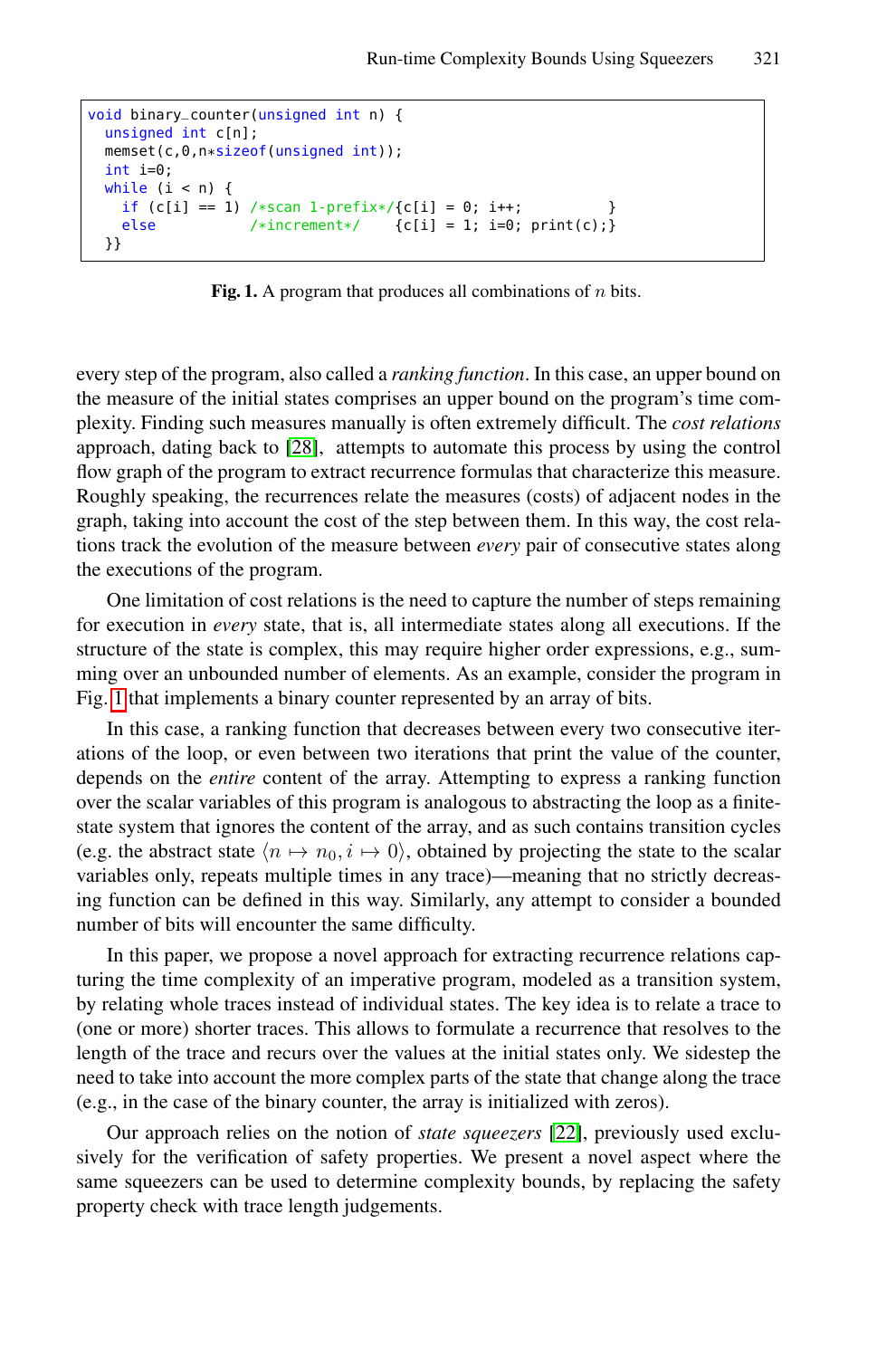Squeezers provide a means to perform induction on the "size" of (initial) states to prove that all reachable states adhere to a given specification. This is accomplished by attaching *ranks* from a well-founded set to states, and defining a *squeezer function* that maps states to states of a lower rank. Note that the notion of a rank used in our work is distinct from that of a ranking function, and the two should not be confused; in particular, a rank is not required to decrease on execution steps. Previously, squeezers were utilized for safety verification: the ability to establish safety is achieved by having the squeezer map states in a way that forms a (relaxed form of) a *simulation relation*, ensuring that the traces of the lower-rank states simulate the traces of the higher rank states. Due to the simulation property, which is verified locally, safety over states with a *base* rank, carries over (by induction over the rank) to states of any higher rank.

In this work, we use the construction of well-founded ranks and squeezers to define a *recurrence formula* representing (an upper bound on) the time complexity of the procedure being analyzed. We do so by expressing the complexity (length) of traces in terms of the complexity of lower-rank traces. This new setting raises additional challenges: it is no longer sufficient to relate traces to lower-rank traces; we also need to *quantify the discrepancy* between the lengths of the traces, as well as between their ranks. This is achieved by a certain form of simulation that is parameterized by *stuttering shapes* (for the lengths) and by means of a *rank bounding function* (for the ranks). Furthermore, while [\[22\]](#page-26-5) limits each trace to relate to a *single* lower-rank trace, we have found that it is sometimes beneficial to employ a *decomposition* of the original trace into *several* consecutive *trace segments*, so that each segment corresponds to *some* (possibly different) lower-rank trace.The segmentation simplifies the analysis of the length of the entire trace, since it creates sub-analyses that are easier to carry out, and the sum of which gives the desired recurrence formula. This also enables a richer set of recurrences to be constructed automatically, namely non-single recurrences (meaning that the recursive reference may appear more than once on the right hand side of the equation).

The base case of the recurrence is obtained by computing an upper bound on the time complexity of base-rank states. This is typically a simpler problem that may be addressed, e.g., by symbolic execution due to the bounded nature of the base. The solution to the recurrence formula with the respective base case soundly overapproximates the time complexity of the procedure.

We show that, conceptually, the classical approach for generating recurrences based on ranking functions can be viewed as a special case of our approach where the squeezer maps a state to its immediate successor. The real power of our approach is in the freedom to define other squeezers, producing simpler recursions, and avoiding the need for complex ranking functions.

Our use of squeezers for extracting recurrences that bound the complexity of imperative programs is related to the way analyses for functional programs (e.g. [\[20\]](#page-26-6)) use the term(s) in recursive function calls to extract recurrences. The functional programming style coincidentally provides such candidate terms. The novelty of our approach is in introducing the concept of a squeezer explicitly, leading to a more flexible analysis as it does not restrict the squeezer to follow specific terms in the program. In particular, this allows reasoning over space in imperative programs as well.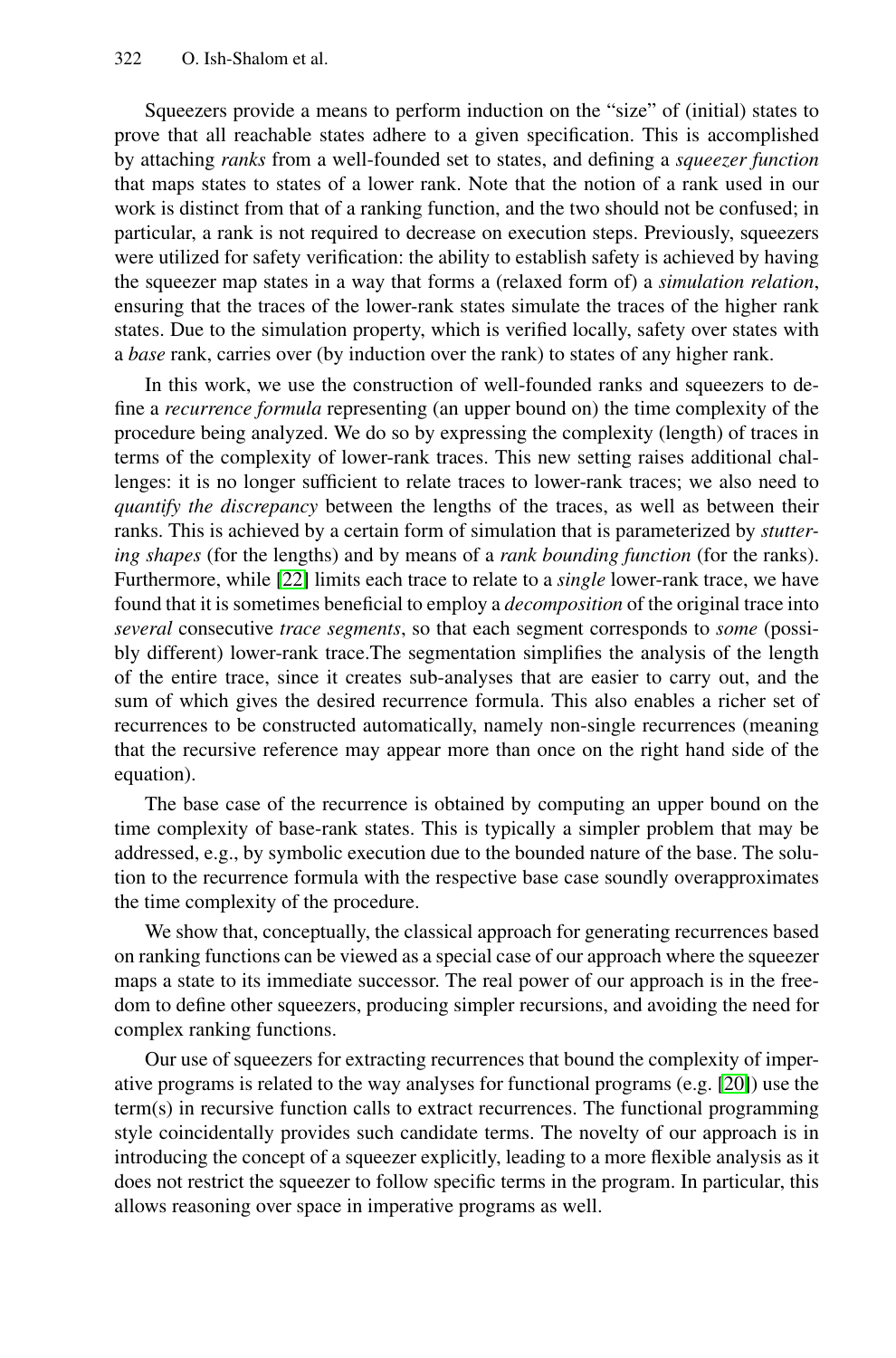The main results of this paper can be summarized as follows:

- We propose a novel technique for run-time complexity analysis of imperative programs based on state squeezers. Squeezers, together with rank-bounding functions, are used for extracting recurrence relations whose solutions overapproximate the length of executions of the input program.
- We formalize the notions of*state squeezers*, *partitioned simulation* and *rank bounding functions* that underlie the approach, and establish conditions that ensure soundness of the recurrence relations.
- We demonstrate that squeezers and rank bounding functions can be efficiently synthesized and verified, due to their compactness, especially relative to explicit ranking functions.
- We implemented our approach and applied it successfully to several small but intricate programs, some of which could not have been handled by existing techniques.

### <span id="page-3-0"></span>2 Overview

In this section we give a high level description of our technique for complexity analysis using the binary counter example in Fig. [1.](#page-1-0)

*Example: Binary counter* The procedure in Fig. [1](#page-1-0) receives as an input a number n of bits and iterates over all their possible values in the range  $0...2<sup>n</sup> - 1$ . The "current" value is maintained in an array c which is initialized to zero and whose length is n.  $c[0]$ represents the least significant bit. The loop scans the array from the least significant bit forward looking for the leftmost 0 and zeroing the prefix of 1s. As soon as it encounters a 0, it sets it to 1 and starts the scan from the beginning. The program terminates when it reaches the end of the array  $(i = n)$ , all array entries are zeros, and the last value was 111...; at this point all the values have been enumerated.

*Existing analyses* All recent methods that we are aware of (such as [\[16](#page-26-3)[,4](#page-25-4)[,20\]](#page-26-6)) fail to analyze the complexity of this procedure (in fact, most methods will fail to realize that the loop terminates at all). One reason for that is the need to model the contents of the array whose size in unknown at compile time. However, even if data *were* modeled somehow and taken into account, finding a ranking function, which underlies existing approaches, is hard since this function is required to decrease between *any* two consecutive iterations along *any* execution. Here for instance, to the best of our knowledge, such a function would depend on an unbounded number of elements of the array; it would need to extract the current value as an integer, along the lines of  $\sum_{j=0}^{n-1} c[j] \cdot 2^j$ .

The use of a ranking function for complexity analysis is somewhat analogous to the use of inductive invariants in safety verification. Both are based on induction over time along an execution. This paper is inspired by previous work [\[22\]](#page-26-5) showing that verification can also be done when the induction is performed on the size (*rank*) of the state rather than on the number of iterations, where the size of the state may correspond, e.g., to the size of an unbounded data structure. We argue that similar concepts can be applied in a framework for complexity classification. That is, we try to infer a recurrence relation that is *based on the rank* of the state and correlates the lengths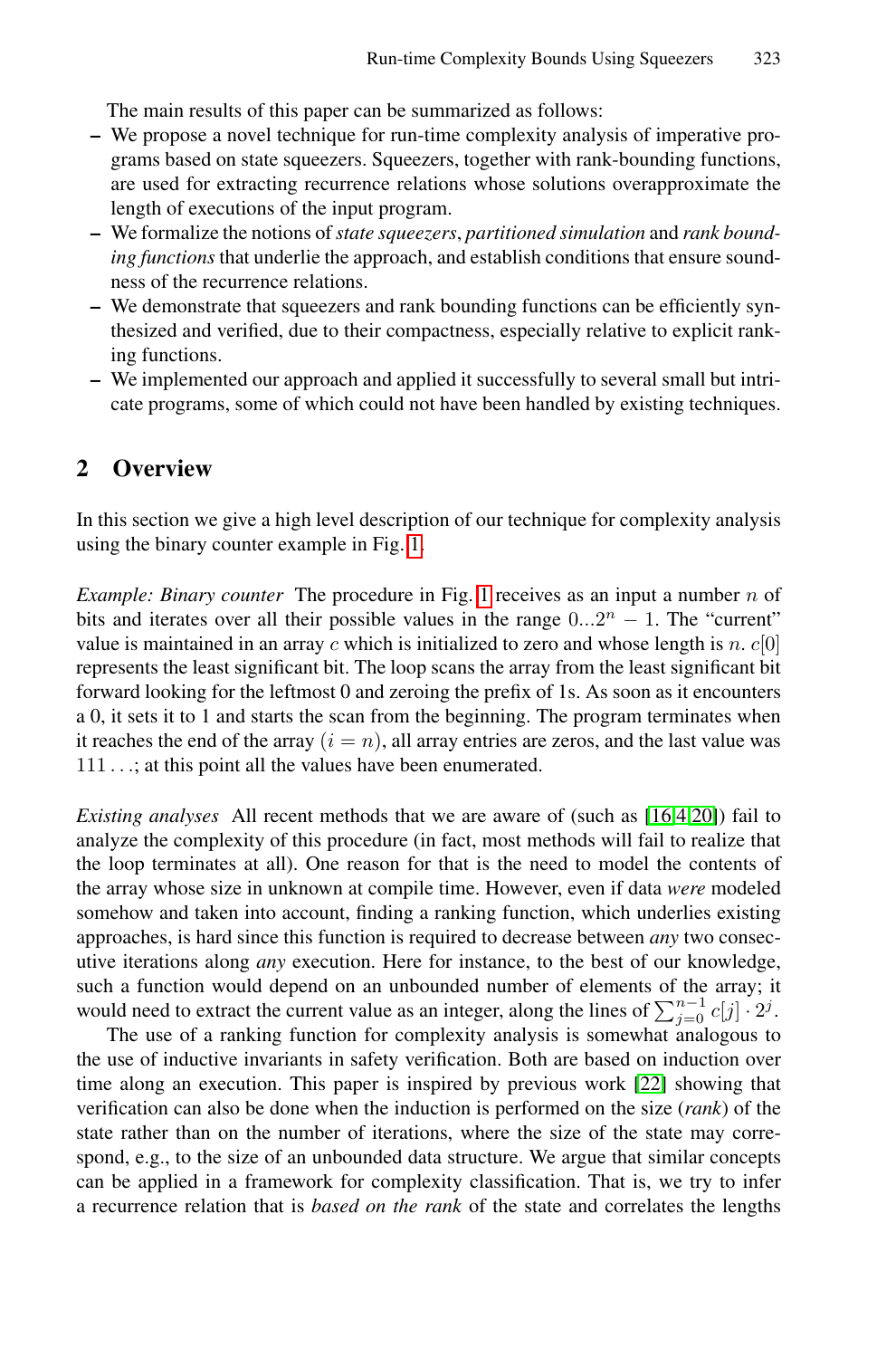of *complete* executions—executions that start from an initial state—of different ranks. This sidesteps the need to express the length of *partial* executions, which start from intermediate states. While the approach applies to bounded-state systems as well, its benefits become most apparent when the program contains a-priori unbounded stores, such as arrays.

*Our approach.* Roughly speaking, our approach for computing recurrence formulas that provide an upper bound on the complexity of a procedure is based on the following ingredients:

- $-$  A *rank* function  $r : init \rightarrow X$  that maps initial states to ranks from a well founded set  $(X, \prec)$  with base B. Intuitively, the rank of the initial state governs the time complexity of the entire trace, and we also consider it to be the rank of the trace. As we shall soon see, this rank can be significantly simpler than a ranking function.
- $-$  A *squeezer*  $\gamma : \Sigma \to \Sigma$  that maintains (some variant of) a simulation relation, thus ensuring a bona fide correspondence between higher-rank traces and lower-rank traces through correspondence between states.
- $-$  A *trace partition*  $p_d$  :  $\Sigma \rightarrow [1..d]$  that maps each state to a segment-identifier  $i \in [1..d]$ , and induces a decomposition of a trace into *segments*, allowing  $\gamma$  to map each of them to a separate, lower-rank *mini-trace*.
- $-$  A *rank-bounding* function  $\hat{Y}: X \times [1..d] \rightarrow X$  that provides an upper bound on the rank of the initial states of the  $d$  mini-traces based on the rank of the higher-rank trace. (The rank is *not* required to be uniform across mini-traces).

All of these ingredients are synthesized automatically, as we discuss in Section [4.](#page-18-0) Next, we elaborate on each of these ingredients, and illustrate them using the binary counter example. We further demonstrate how we use these ingredients to find recurrence formulas describing (an upper bound on) the complexity of the program.

*Some notations* We adopt a standard encoding of a program as a transition system over a state space  $\Sigma$ , with a set of initial states  $init \subseteq \Sigma$  and transition function  $tr : \Sigma \to \Sigma$ , where a transition corresponds to a loop iteration. We use  $reach \subseteq \Sigma$  to denote the set of reachable states,  $reach = \{\sigma \mid \exists \sigma_0, k. \, tr^k(\sigma_0) = \sigma \land \sigma_0 \in init\}.$ 

*Defining the rank of a state* Ranks are taken from a well founded set  $(X, \prec)$  with a basis  $B \subseteq X$  that contains all the minimal elements of X. The rank function,  $r : init \to X$ , aims to abstract away irrelevant data from the (initial) state that does *not* effect the execution time, and only uses state "features" that do. When proper ranks are used, the rank of an initial state is all that is needed to provide a tight bound on its trace length. Since ranks are taken from a well founded set, they can be recursed over. In the binary counter example, the chosen rank is  $n$ , namely, the rank function maps each state to the size of the array. (Notice that the rank does not depend on the contents of the array; in contrast, bounding the trace length from any intermediate state, and not just initial states, would have required considering the content of the array).

Given the rank function, our analysis extracts a recurrence formula for the complexity function  $comp_x : X \to \mathbb{N} \cup \{\infty\}$  that provides an upper bound on the number of iterations of tr based on the rank of the *initial states*. In our exposition, we sometimes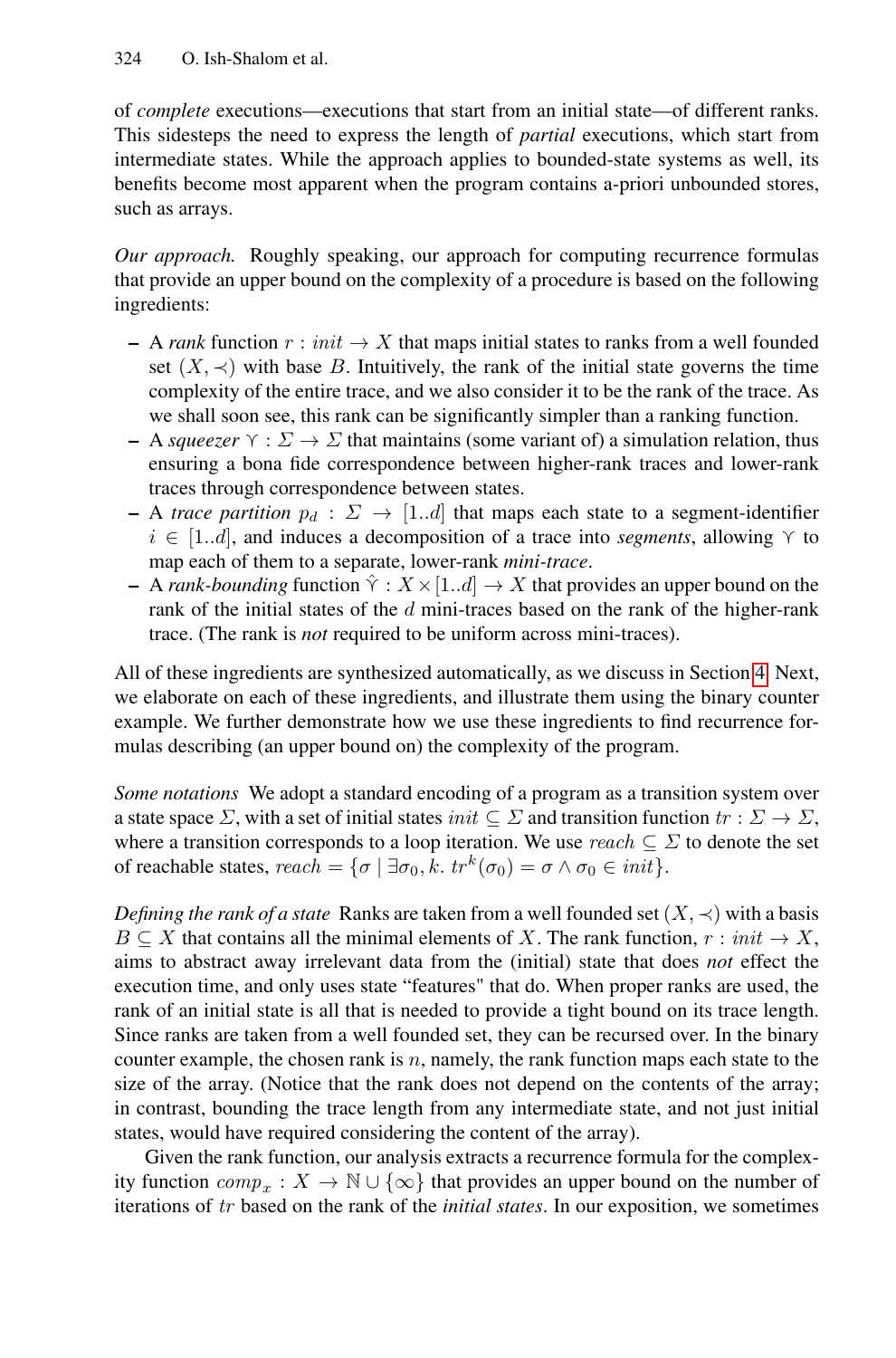

<span id="page-5-0"></span>Fig. 2. Correspondence between two traces of the binary counter program. Squeezer removes the leftmost array entry, that represents the least significant bit. The rank is the array size, i.e., four on the upper trace and three on the lower one. The simulation includes only 1-,2- and 3-steps, so the length of the upper trace is at most three times that of the lower trace, yielding an overall complexity bound of  $O(3^n)$ .

also refer to a time complexity function over states,  $comp_s : init \rightarrow \mathbb{N} \cup {\infty}$ , which is defined directly on the (initial) states, as the number of iterations in an execution that starts with some  $\sigma_0 \in init$ .

*Defining a squeezer* The squeezer  $\gamma : \Sigma \to \Sigma$  is a function that maps states to states of lower-rank traces (where the rank of a trace is determined by the rank of its initial state), down to the base ranks  $B$ . Its importance is in defining a correspondence between higher-rank traces and lower-rank ones that can be verified locally, by examining individual states rather than full traces. The kind of correspondence that the squeezer is required to ensure affects the flexibility of the approach and the kind of recurrence formulas that it may yield. To start off, consider a rather naive squeezer that satisfies the following local properties:

- rank decrease of non-base initial states:  $\sigma_0 \in init \wedge r(\sigma_0) \notin B \Rightarrow r(\Upsilon(\sigma_0)) \prec$  $r(\sigma_0)$ , and
- simulation
	- initial anchor:  $\sigma_0 \in init \Rightarrow \Upsilon(\sigma_0) \in init$ ,
	- k-step:  $\sigma \in reach \Rightarrow \exists k. \ tr(\Upsilon(\sigma)) = \Upsilon(tr^k(\sigma)).$

As an example, the squeezer we consider for the binary counter program is rather intuitive: it removes the least significant bit  $(c[0])$ , and adjusts the index *i* accordingly. Doing so yields a state with rank  $r(\Upsilon(\sigma_0)) = r(\sigma_0) - 1$ . Fig. [2](#page-5-0) shows the correspondence between a 4-bit binary counter, and a 3-bit one. The figure illustrates the simulation k-step property for  $k = 1, 2, 3$ :  $\sigma_0$  and  $\sigma_3$  are  $(3, 1)$ -stuttering,  $\sigma_1$  and  $\sigma_4$  are  $(2, 1)$ -stuttering, and  $\sigma_2$ ,  $\sigma_5$  and  $\sigma_6$  are  $(1, 1)$ -stuttering.

The simulation property induces a correlation between a higher rank trace  $\tau$  and a lower rank one  $\tau'$ , such that every step of  $\tau'$  is matched by k steps in  $\tau$ . Whenever a state  $\sigma$  satisfies the k-step property, we will refer to it as being  $(k, 1)$ -stuttering. (We usually only care about the smallest k that satisfies the property for a given  $\sigma$ .) Now suppose that there exists some  $\hat{k} \in \mathbb{N}^+$  such that for every trace  $\tau(\sigma_0)$  and every state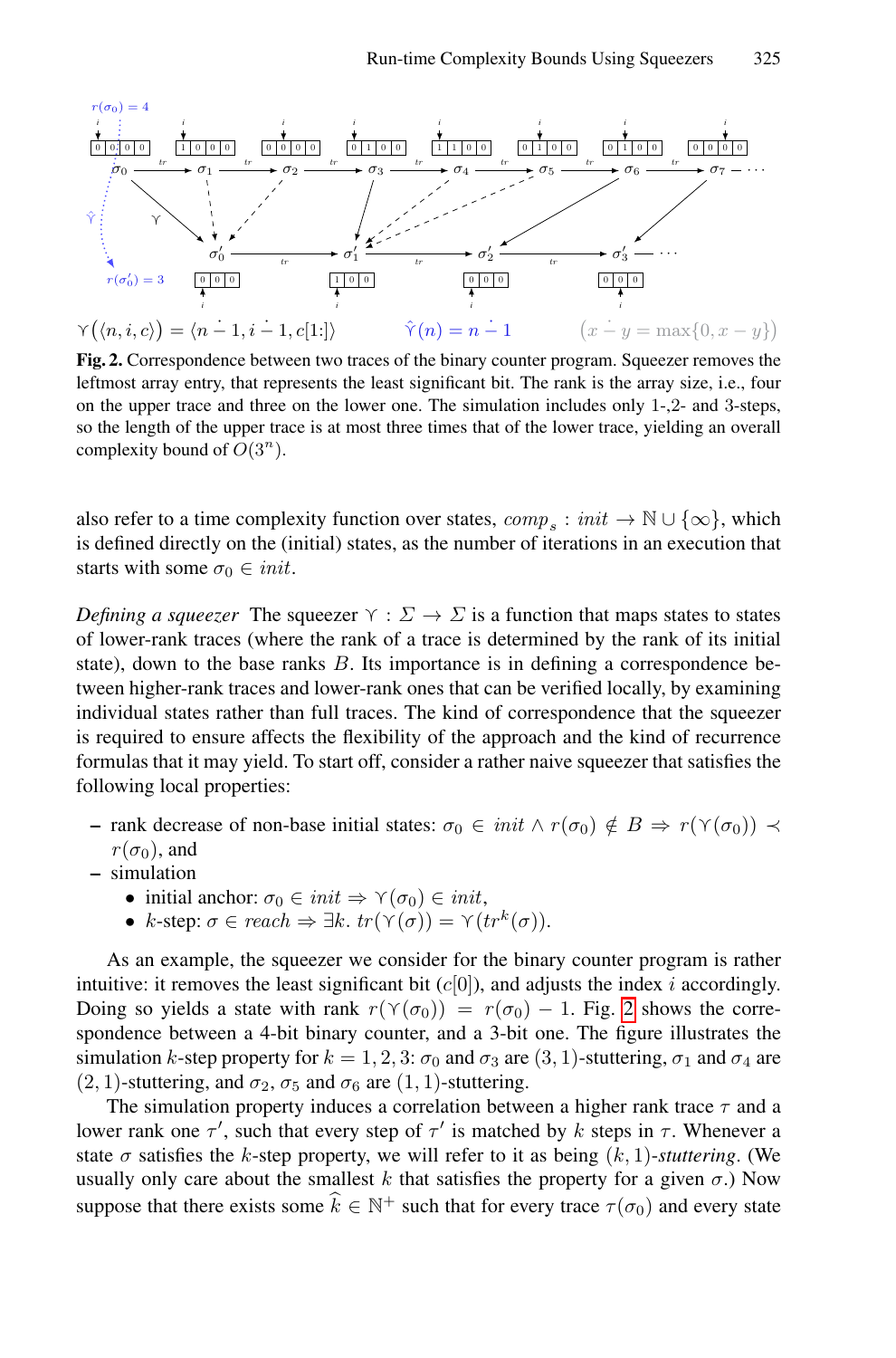$\sigma \in \tau(\sigma_0)$ ,  $\sigma$  is  $(k, 1)$ -stuttering with  $1 \leq k \leq \hat{k}$ . This would yield the following complexity bound:

<span id="page-6-1"></span>
$$
comps(\sigma0) \leq \hat{k} \cdot comps(\gamma(\sigma0)).
$$
\n(1)

All your base  $3$  What should happen if we repeatedly apply  $\gamma$  to some initial state  $\sigma_0$ , each time obtaining a new, lower-rank trace? Since  $r(\Upsilon(\sigma_0)) \prec r(\sigma_0)$ , and since  $(X, \prec)$  is well-founded, we will eventually hit some state of *base rank*:

$$
\Upsilon(\Upsilon(\ldots(\sigma_0))\ldots) = \sigma_0^\circ \quad \text{such that} \quad r(\sigma_0^\circ) \in B
$$

Hence, if we know the complexity of the initial states with a base rank, we can apply Eq. [\(1\)](#page-6-1) iteratively to compute an upper bound of the complexity of *any* initial state.

How many steps will be needed to get from an arbitrary initial state  $\sigma_0$  to  $\sigma_0^{\circ}$ ? Clearly, this depends on the rank, and the way in which  $\gamma$  decreases it.

Consider the binary counter program again, with the rank  $r(\sigma) = n$ . (N, <) is well-founded, with a single minimum 0. If we define, e.g.,  $B = \{0, 1\}$ , we know that the length of any trace with  $n \in B$  is bounded by a constant, 2. (Bounding the length of traces starting from an initial state  $\sigma_0$  where  $r(\sigma_0) \in B$  can be done with known methods, e.g., symbolic execution). Since the rank decreases by 1 on each "squeeze", we get the following exponential bound:

<span id="page-6-2"></span>
$$
comps(\sigma0) \le 2 \cdot 3n-1 = O(3n)
$$
 (2)

The last logical step, going from [\(1\)](#page-6-1) to [\(2\)](#page-6-2), is, in fact, highly involved: since Eq. [\(1\)](#page-6-1) is a mapping of *states*, solving such a recurrence for arbitrary  $\gamma$  cannot be carried out using known automated methods. Instead, we implicitly used the rank of the state,  $n$ , to extract a recurrence over scalar values and obtain a closed-form expression. Let us make this reasoning explicit by first expressing Eq. [\(1\)](#page-6-1) in terms of  $comp<sub>x</sub>$  instead of  $comp_s$ :

$$
comp_x(n) \leq \hat{k} \cdot comp_x(n-1)
$$

Here,  $n - 1$  denotes the rank obtained when squeezing an initial state of rank n. Unlike Eq. [\(1\)](#page-6-1), this is a recurrence formula over  $(N, <)$  that may be solved algorithmically, leading to the solution  $comp_x(n) = O(3^n)$ .

*Surplus analysis* Assuming the worst  $k$  for all the states in the trace can be too conservative; in particular, if there are only a few states that satisfy the  $k$ -step property, and all the others satisfy the 1-step property. In the latter case, if we know that at most b states in any one trace have  $k > 1$ , we can formulate the tighter bound:

<span id="page-6-3"></span>
$$
comp_s(\sigma_0) \le comp_s(\Upsilon(\sigma_0)) + \hat{k} \cdot b \tag{3}
$$

Incidentally, in the current setting of the binary counter program, the number of ksteps (3-steps) is *not* bounded. So we cannot apply the inequality [\(3\)](#page-6-3) repeatedly on any trace, as the number of 3-steps depends on the initial state. However, we can improve the analysis by partitioning the trace to two parts, as we explain next.

<span id="page-6-0"></span><sup>3</sup> <https://knowyourmeme.com/memes/all-your-base-are-belong-to-us>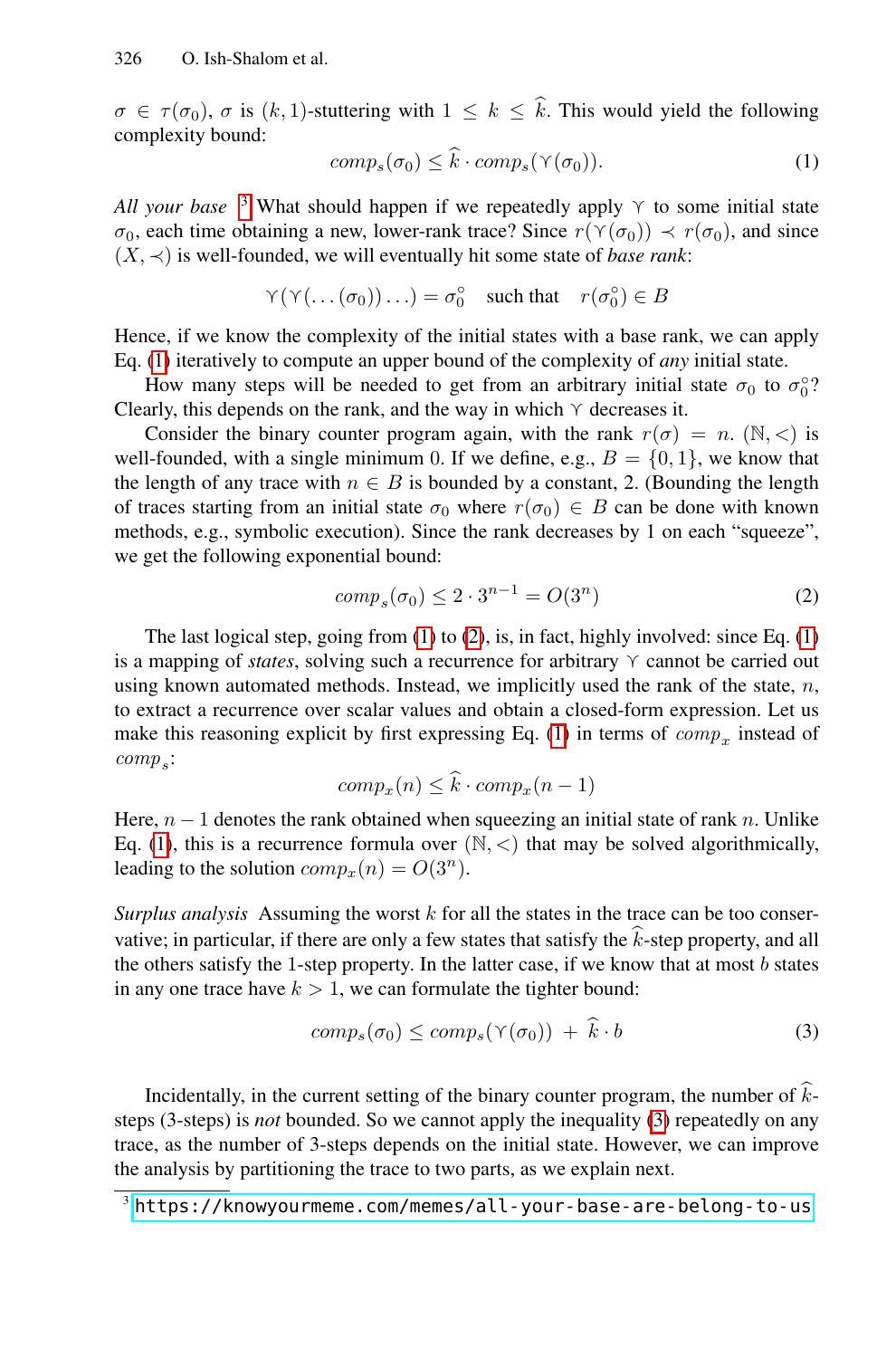*Segments and mini-traces* Note that both [\(1\)](#page-6-1) and [\(3\)](#page-6-3) "suffer" from an inherent restriction that the right hand side contains *exactly* one recursive reference. As such, they are limited in expressing certain kinds of complexity classes.

In order to get more diverse recurrences, including non-single recurrences, we propose an extension of the simulation property that allows more than one lower-rank trace:

– *partitioned* simulation

- initial anchor:  $\sigma_0 \in init \Rightarrow \gamma(\sigma_0) \in init$  *(same as before)*,
- k-step:  $\sigma \in reach \Rightarrow \exists k. tr(\Upsilon(\sigma)) = \Upsilon(tr^k(\sigma))$  *(same as before) or*  $\gamma\big(tr(\sigma)\big) \in init$  (switch)

This definition allows a new mini-trace to start at any point along a higher-rank trace τ, thus marking the beginning of a new segment of τ. When this occurs, we call  $tr(σ)$ a *switch state*. For the sake of uniformity, we also refer to all initial states  $\sigma_0 \in \text{init}$  as switch states. Hence, each segment of  $\tau$  starts with a switch state, and the mini-traces are the lower-level traces that correspond to the segments (these are the traces that start from  $\Upsilon(\sigma_s)$ , where  $\sigma_s$  is a switch state). The length of  $\tau$  can now be expressed as the *sum* of lower-level mini-traces.

However, there are two problems remaining. First, we need to extend the "rank decrease of non-base initial states" requirement to any switch state in order to ensure that the ranks of all mini-traces are indeed lower. Namely, we need to require that if  $\sigma_s$  is any switch state in a trace from  $\sigma_0$ , then  $r(\Upsilon(\sigma_s)) \prec r(\sigma_0)$ . Second, even if we extend the rank decrease requirement, this definition does not suggest a way to bound the number of correlated mini-traces and their respective ranks, and therefore suggests no effective way to produce an equation for  $comp<sub>s</sub>$  as before.

To sidestep the problem of a potentially unbounded number of mini-traces, we augment the definition of simulation with a *trace partition* function; to address the challenge of the rank decrease we use a *rank-bounding* function, which is responsible both for ensuring that the rank of the mini-traces decreases and for bounding their ranks.

*Defining a partition* We define a function  $p_d : \Sigma \to \{1, \ldots, d\}$ , parameterized by a constant d, called a *partition function*, that is weakly monotone along any trace  $(p_d(\sigma) \leq p_d(tr(\sigma)))$ . This function induces a partition of any trace  $\tau$  into (at most) d segments by grouping states based on the value of  $p_d(\sigma)$ . To ensure the segments and mini-traces are aligned, we require that switch states only occur at segment boundaries.

– d-*partitioned* simulation:

- initial anchor:  $\sigma_0 \in init \Rightarrow \gamma(\sigma_0) \in init$  *(same as before)*,
- k-step: *σ* ∈ *reach*  $\Rightarrow \exists k. \text{ tr}(\Upsilon(\sigma)) = \Upsilon(tr^k(\sigma))$  (same as before) <u>or</u>  $\gamma\big(tr(\sigma)\big) \in init \ \land \ p_d(\sigma) < p_d\big(tr(\sigma)\big) \quad \text{(segment switch)}$

In our running example, let us change  $\gamma$  so that it shrinks the state by removing the *most* significant bit instead of the least. This leads to a partition of the execution trace for  $r(\sigma_0) = n$  into two segments, as shown in Fig. [3.](#page-8-0) The partition function is  $p_d = (i \ge n \mid c[n-1])$  ? 2 : 1 (essentially,  $c[n-1] + 1$ , except that the final state is slightly different). As can be seen from the figure, each segment simulates a mini-trace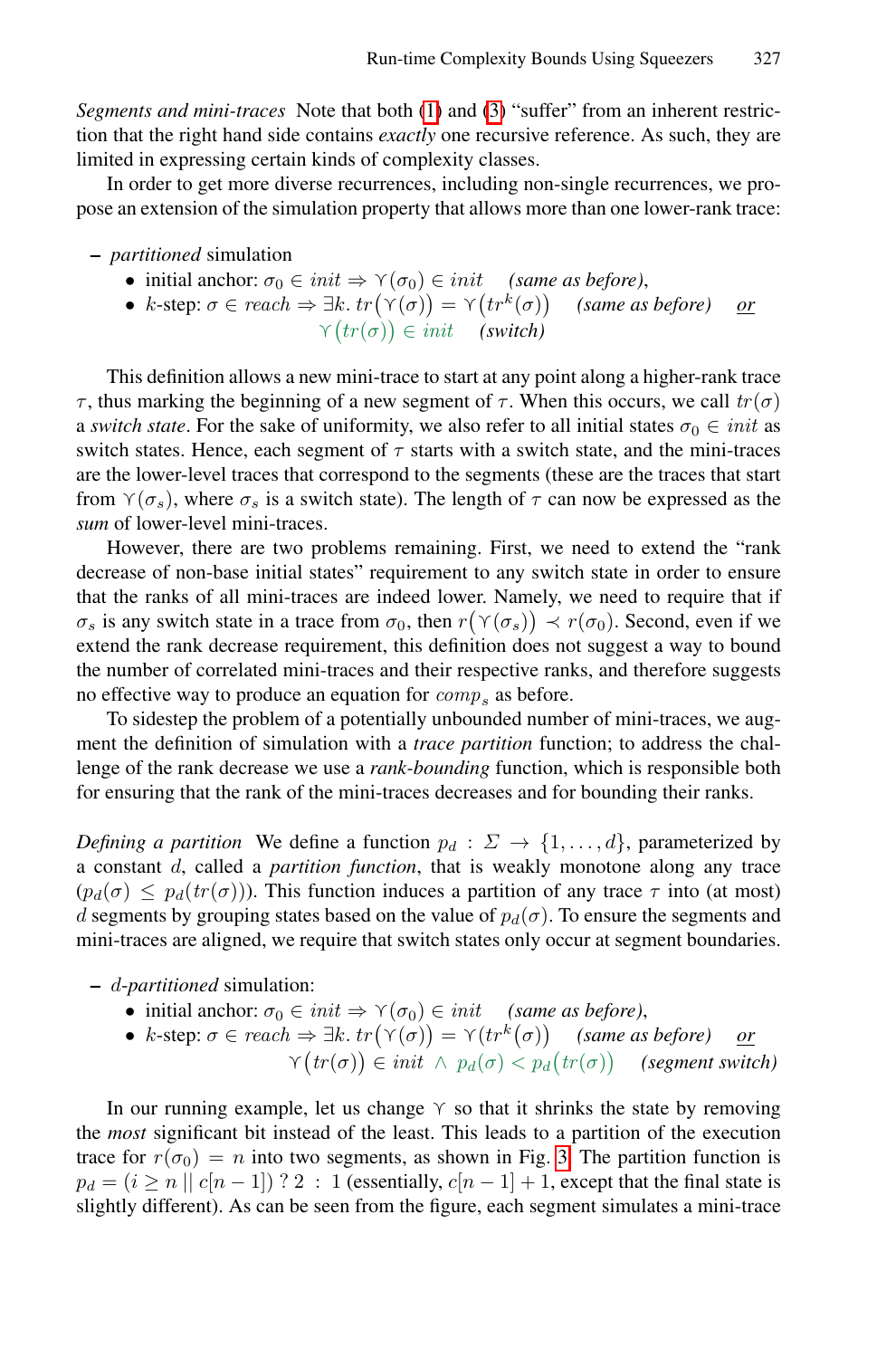

<span id="page-8-0"></span>Fig. 3. An execution trace of the binary counter program that corresponds to two mini-traces of lower rank.

of rank  $n-1$ , with  $k = 1$  for all the steps except for the last step (at  $\sigma_{28}$ ) where  $k = 2$ . In this case, it would be folly to use the recurrence [\(1\)](#page-6-1) with  $k = 2$ , since all the steps are 1:1 except one. Instead, we can formulate a tighter bound:

$$
comps(\sigma_0) \leq comps(\sigma'_0) + comps(\sigma''_0) + 2
$$

Where:  $comp_s(\sigma_0), comp_s(\sigma_0'')$  are the lengths of the mini-traces, and 2 is the surplus from the switch transition  $\sigma_{14} \rightarrow \sigma_{15}$  plus the 2-step at  $\sigma_{28}$ . In the case of this program, we know that  $r(\sigma'_0) = r(\sigma''_0) = r(\sigma_0) - 1$ , for any initial state  $\sigma_0$ , therefore, turning to  $comp_x$ , we can derive and solve the recurrence  $comp_x(n)=2\cdot comp_x(n-1)+2$ , which together with the base yields the bound:

$$
comp_x(n) = 2^{n+1} - 2
$$

Clearly, a general condition is required in order to identify the ranks of the corresponding initial states of the (lower-rank) mini-traces (and at the same time, ensure that they decrease).

*Bounding the ranks of squeezed switch states* This is not a trivial task, since as previously noted, the squeezed ranks could be different, and may depend on properties present in the corresponding switch states. To achieve this goal, once a partition function  $p_d$  is defined, we also define a rank-bounding function  $\hat{\gamma}: X \times \{1, \ldots, d\} \to X$ , where for any  $\sigma_0 \in init$  and switch state  $\sigma_s$ ,  $\hat{\gamma}$  provides a bound for the rank of  $\gamma(\sigma_s)$ based on that of  $\sigma_0$ :

<span id="page-8-1"></span>
$$
r(\Upsilon(\sigma_s)) \preceq \hat{\Upsilon}\big(r(\sigma_0), p_d(\sigma_s)\big) \prec r(\sigma_0) \tag{4}
$$

The rightmost inequality ensures that a mini-trace that starts from  $\gamma(\sigma_s)$  is of lowerrank than  $\sigma_0$ , and as such extends the "rank decrease" requirement to all mini-traces. Based on this restriction, we can formulate a recurrence for  $comp<sub>x</sub>$  based on the initial rank  $\rho = r(\sigma_0)$ , as follows:

$$
comp_x(\rho) \le \sum_{i=1}^d comp_x(\hat{\gamma}(\rho, i)) + (d - 1) + \hat{k} \cdot b \tag{5}
$$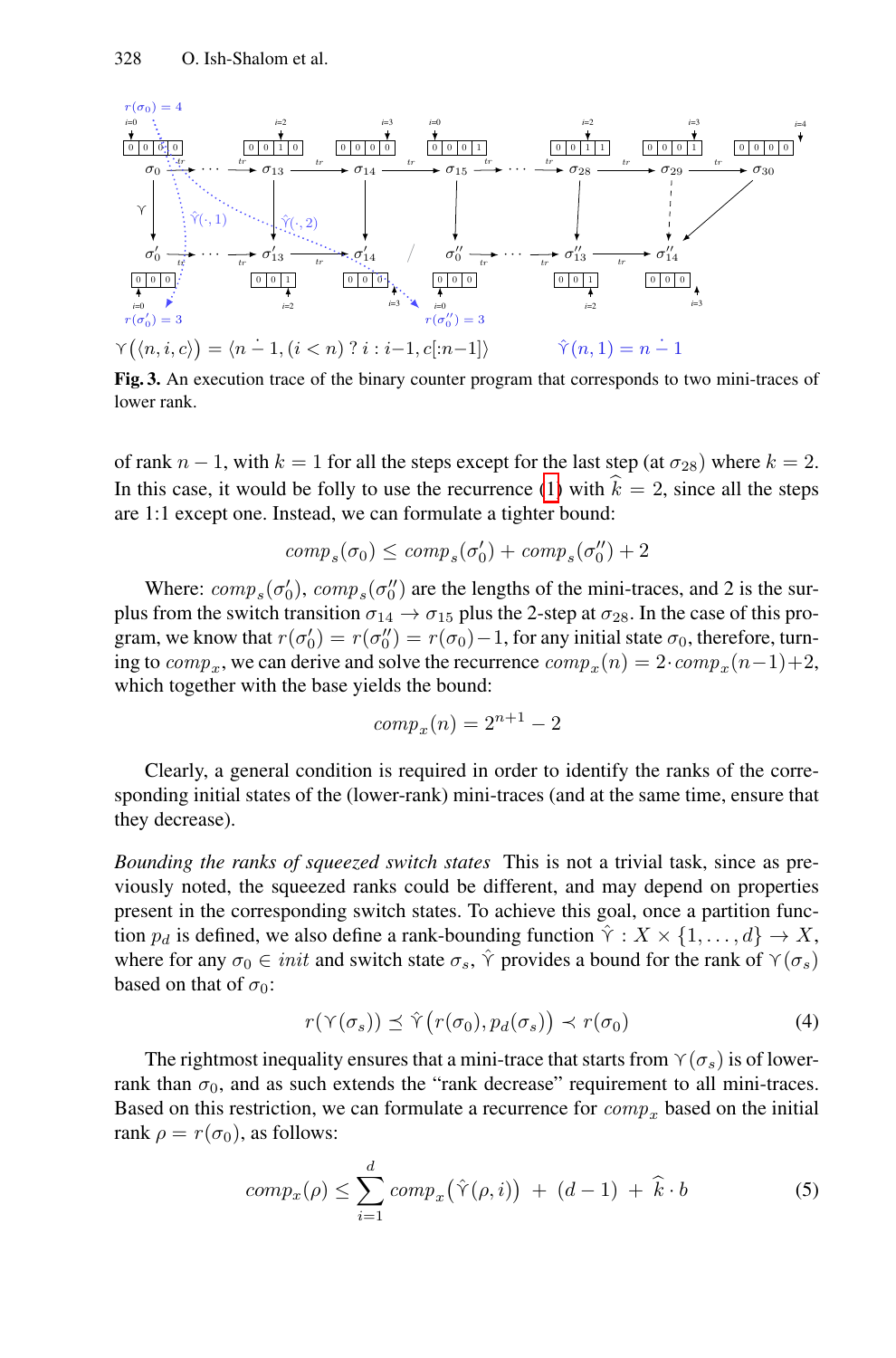Where b, as before, is the number of k-steps for which  $k > 1$ , and  $\hat{k}$  is the bound on k ( $k \leq \hat{k}$ ). The expression  $(d-1)$  represents the transitions between segments, and  $\hat{k} \cdot b$  represents the surplus of the  $\rho$ -rank trace over the total lengths of the mini-traces.

It should be clear from the definition above, that  $\hat{\gamma}$  is quite intricate. How would we compute it effectively? The rank decrease of the initial states and the simulation properties were *local* by nature, and thus amenable to validation with an SMT solver. The  $\hat{\gamma}$  function is inherently *global*, defined w.r.t. an entire trace. This makes the property [\(4\)](#page-8-1) challenging for verification methods based on SMT. To render this check more feasible with first-order reasoning, we introduce two special cases where the problem of checking [\(4\)](#page-8-1) becomes easier: rank preservation and a single segment, explained next.

*Taming*  $\hat{\gamma}$  *with rank preservation* To obtain rank preservation, we extend the rank function to all states (instead of just the initial states), and require that the rank is preserved along transitions. This is appropriate in some of the scenarios we encountered. For example, the binary counter illustration satisfies the property that along any execution  ${\{\sigma_i\}}_{i=0}^{\infty}$ , the rank is preserved:  $r(\sigma_i) = r(\sigma_{i+1})$ . Rank preservation means that given a switch state  $\sigma_s$  of an arbitrary segment i, we know that  $r(\sigma_s) = r(\sigma_0)$ . Once this is set,  $\hat{\gamma}$  only needs to overapproximate the rank of  $\gamma(\sigma_s)$  in terms of the rank of the same state  $\sigma$ .

*Taming*  $\hat{\gamma}$  *with a single segment* In this case, checking [\(4\)](#page-8-1) reduces to a single check of the initial state, which is the only switch state. It turns out that the restriction to a single segment is still expressive enough to handle many loop types.

*Putting it all together* Theoretically,  $r, \gamma, p_d$ , and  $\hat{\gamma}$  can be manually written by the user. However, this is a rather tedious task, that is straightforward enough to be automated. We observed that all the aforementioned functions are simple enough entities, that can be expressed through a strict syntax using first order logic. Similar to [\[22\]](#page-26-5), we apply a generate-and-test synthesis procedure to enumerate a space of possible expressions representing them. This process is explained in Section [4.](#page-18-0)

### 3 Complexity Analysis based on Squeezers

In this section we develop the formal foundations of our approach for extracting recurrence relations describing the time complexity of an imperative program based on state squeezers. We present the ingredients that underly the approach, the conditions they are required to satisfy, and the recurrence relations they induce. In the next section, we explain how to extract the recurrences automatically. Given the recurrence relation, a dedicated (external) tool may be applied to end up with a closed formula, similar to [\[3\]](#page-25-0).

We use *transition systems* to capture the semantics of a program.

**Definition 1 (Transition Systems).** A transition system is a tuple  $(\Sigma, init, tr)$ , where  $\Sigma$  *is a set of states, init*  $\subseteq \Sigma$  *is a set of initial states and tr :*  $\Sigma \to \Sigma$  *is a transi*tion function *(rather than a transition relation, since only deterministic procedures are*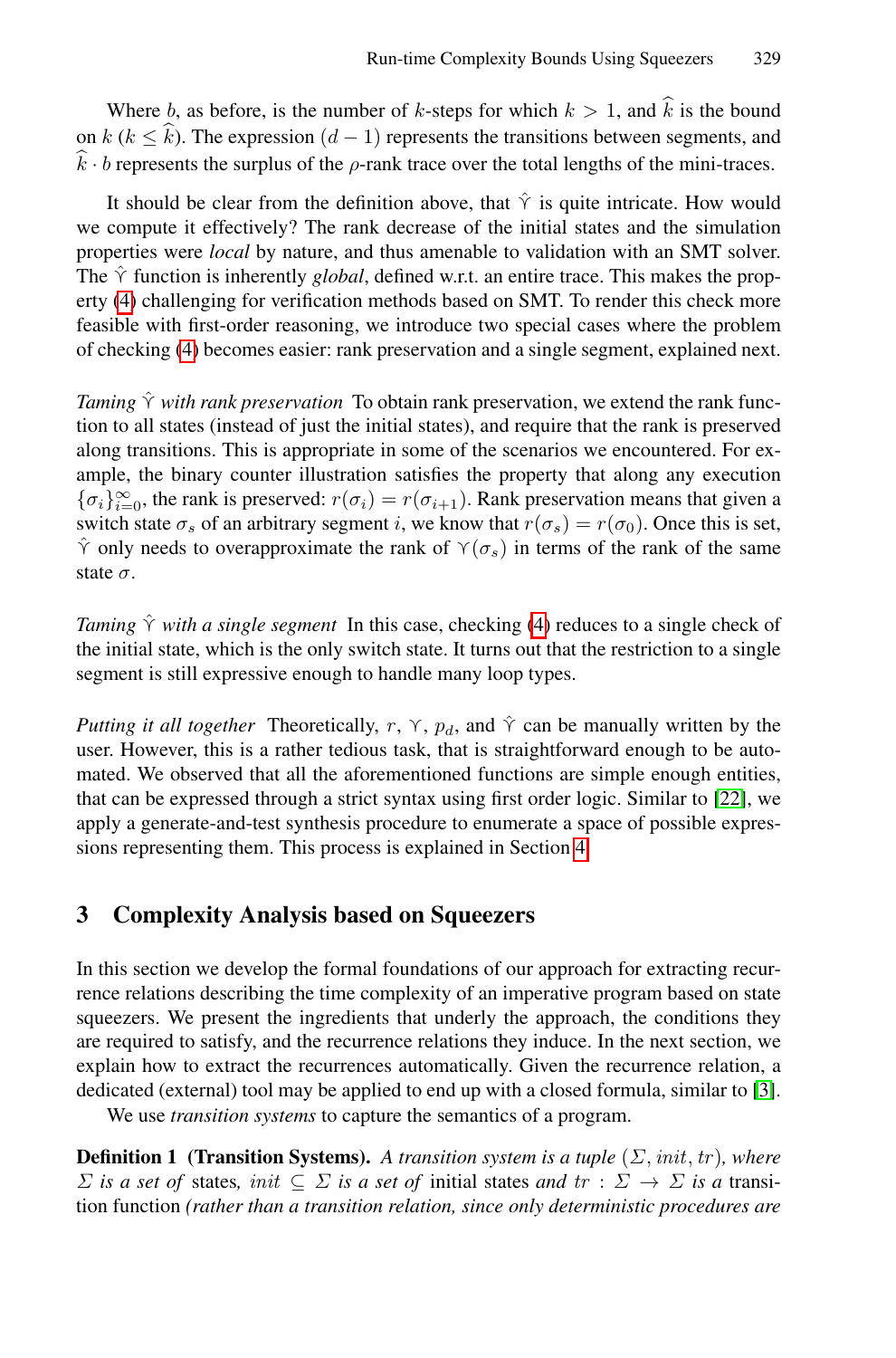*considered). The set of terminal states*  $F \subseteq \Sigma$  *is implicitly defined by*  $tr(\sigma) = \sigma$ . An execution trace *(or a* trace *in short)* is a finite or infinite sequence of states  $\tau = \sigma_0, \sigma_1, \ldots$ *such that*  $\sigma_{i+1} = tr(\sigma_i)$  *for every*  $0 \leq i < |\tau|$ . A state  $\sigma \in \Sigma$  *defines an execution trace*  $\tau(\sigma) = \{tr^i(\sigma)\}_{i \in \mathbb{N}}$ *. Whenever there exists an index*  $0 \leq k \leq |\tau|$  *s.t.*  $\sigma_k \in F$ , we truncate  $\tau(\sigma)$  into a finite trace  $\{tr^i(\sigma)\}_{i=0}^k$ , where k is the minimal *such index. The trace is initial if it starts from an initial state, i.e.,*  $\sigma \in \text{init. Unless}$ *explicitly stated otherwise, all traces we consider are initial. The set of* reachable states *is* reach = { $\sigma \in \Sigma \mid \exists \sigma_0 \in init \cdot \sigma \in \tau(\sigma_0)$  }.

Roughly, to represent a program by a transition system, we translate it into a single loop program, where *init* consists of the states encountered when entering the loop, and transitions correspond to iterations of the loop.

In the sequel, we fix a transition system ( $\Sigma$ , init, tr) with a set F of terminal states and a set reach of reachable states.

**Definition 2 (Complexity over states).** *For a state*  $\sigma \in \Sigma$ *, we denote by*  $comp_s(\sigma)$ *the number of transitions from*  $\sigma$  *to a terminal state along*  $\tau(\sigma)$  *(the trace that starts from*  $\sigma$ *). Formally, if*  $\tau(\sigma)$  *does not include a terminal state, i.e., the procedure does* not *terminate from*  $\sigma$ *, then*  $comp_s(\sigma) = \infty$ *. Otherwise:* 

$$
comps(\sigma) = \min\{k \in \mathbb{N} \mid tr^k(\sigma) \in F\}.
$$

*The complexity function of the program maps each initial state*  $\sigma_0 \in \text{init to its time}$ *complexity*  $comp_s(\sigma_0) \in \mathbb{N} \cup \{\infty\}.$ 

Our complexity analysis derives a recurrence relation for the complexity function by expressing the length of a trace in terms of the lengths of traces that start from lower rank states. This is achieved by (i) attaching to each initial state a *rank* from a wellfounded set that we use as the argument of the complexity function and that we recur over, and (ii) defining a *squeezer* that maps each state from the original trace to a state in a lower-rank trace; the mapping forms a *partitioned simulation* according to a *partition function* that decomposes a trace to segments; each segment is simulated by a (separate) lower-rank trace, allowing to express the length of the former in terms of the latter, and finally, (iii) defining a *rank bounding function* that expresses (an upper bound on) the ranks of the lower-rank traces in terms of the rank of the higher-rank trace. We elaborate on these components next.

### 3.1 Time complexity as a function of rank

We start by defining a rank function that allows us to express the time complexity of an initial state by means of its rank.

**Definition 3 (Rank).** Let X be a set, and  $\prec$  be a well-founded partial order over X. *Let*  $B \supseteq \min(X)$  *be a base for* X, where  $\min(X)$  *is the set of all the minimal elements of X w.r.t.*  $\prec$ *. A* rank function  $r : init \to X$  *maps each initial state to a rank in X. We extend the notion of a rank to initial traces as follows. Given an initial trace*  $\tau = \tau(\sigma_0)$ *, we define its rank to be the rank of*  $\sigma_0$ *. We refer to states*  $\sigma_0$  *such that*  $r(\sigma_0) \in B$  *as the* base states*. Similarly, (initial) traces whose ranks are in* B *are called* base traces*.*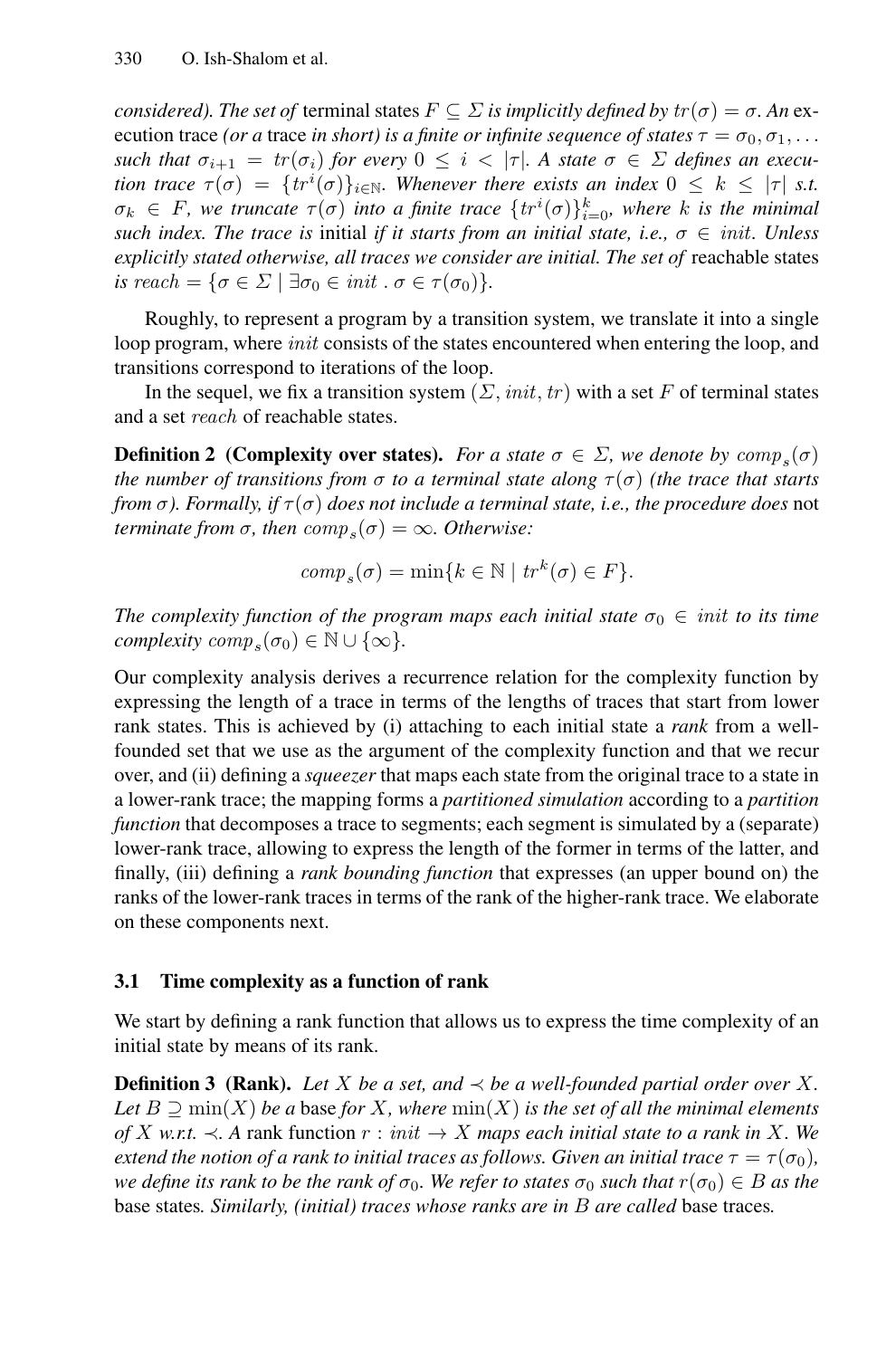In our analysis, ranks range over  $X = \mathbb{N}^m$  (for some  $m \in \mathbb{N}^+$ ), with  $\prec$  defined by the lexicographic order. Ranks let us abstract away data inside the initial execution states which does *not* affect the worst-case bound on the trace length. For example, the length of traces of the binary counter program (Fig. [1\)](#page-1-0) is completely agnostic to the actual content of the array at the initial state. The only parameter that affects its trace length is the array size, and not which integers are stored inside it. Hence, a suitable rank function in this example maps an initial state to its array length. This is despite the fact that the execution does depend on the content of the array, and, in particular, the number of remaining iterations from an intermediate state within the execution depends on it. The partial order  $\prec$  and the base set B will be used to define the recurrence formula as we explain in the sequel.

We will assume from now on that  $(X, \prec, B)$ , as well as the rank function, are fixed, and can be understood from context. The rank function  $r$  induces a complexity function  $comp_x : X \to \mathbb{N} \cup \{\infty\}$  over ranks, defined as follows.

**Definition 4 (Complexity over ranks).** *The complexity function over ranks,*  $comp_x$ *:*  $X \to \mathbb{N} \cup \{\infty\}$ *, is defined by:* 

$$
comp_x(\rho) = \max \{ comp_s(\sigma_0) \mid r(\sigma_0) \preceq \rho \land \sigma_0 \in init \}
$$

The definition ensures that for every initial state  $\sigma_0 \in init$ , we can compute (an upper bound on) its time complexity based on its rank, as follows:  $comp_s(\sigma_0) \leq$  $comp<sub>x</sub>(r(\sigma_0))$ . The complexity of  $\rho$  takes into account all states with  $r(\sigma) \preceq \rho$  and not only those with rank exactly  $\rho$ , to ensure monotonicity of  $comp<sub>x</sub>$  in the rank (i.e., if  $\rho_1 \preceq \rho_2$  then  $comp_{r}(\rho_1) \preceq comp_{r}(\rho_2)$ ). Our approach is targeted at extracting a recurrence relation for  $comp<sub>x</sub>$ .

#### 3.2 Complexity decomposition by partitioned simulation

In order to express the length of a trace in terms of the lengths of traces of lower ranks, we use a *squeezer* that maps states from the original trace to states of lower-rank traces and (implicitly) induces a correspondence between the original trace and the lower-rank trace(s). For now, we do not require the squeezer to decrease the rank of the trace; this requirement will be added later. The squeezer is accompanied by a partition function to form a *partitioned simulation* that allows a single higher-rank trace to be matched to multiple lower-rank traces such that their lengths may be correlated.

**Definition 5** (Squeezer,  $\gamma$ ). A squeezer is a function  $\gamma : \Sigma \to \Sigma$ .

**Definition 6.** *A function*  $p_d : \Sigma \to \{1, \ldots, d\}$ *, where*  $d \in \mathbb{N}^+$  *is called a d*-partition function *if for* every *trace*  $\tau = \sigma_0, \sigma_1, \ldots$  *it holds that*  $p_d(\sigma_{i+1}) \geq p_d(\sigma_i)$  *for every*  $0 \leq i < |\tau|$ .

The partition function partitions a trace into a bounded number of *segments*, where each segment consists of states with the same value of  $p_d$ . We refer to the first state of a segment as a *switch state*, and to the last state of a finite segment as a *last state* (note that if  $\tau$  is infinite, its last segment has no last state). In particular, this means that the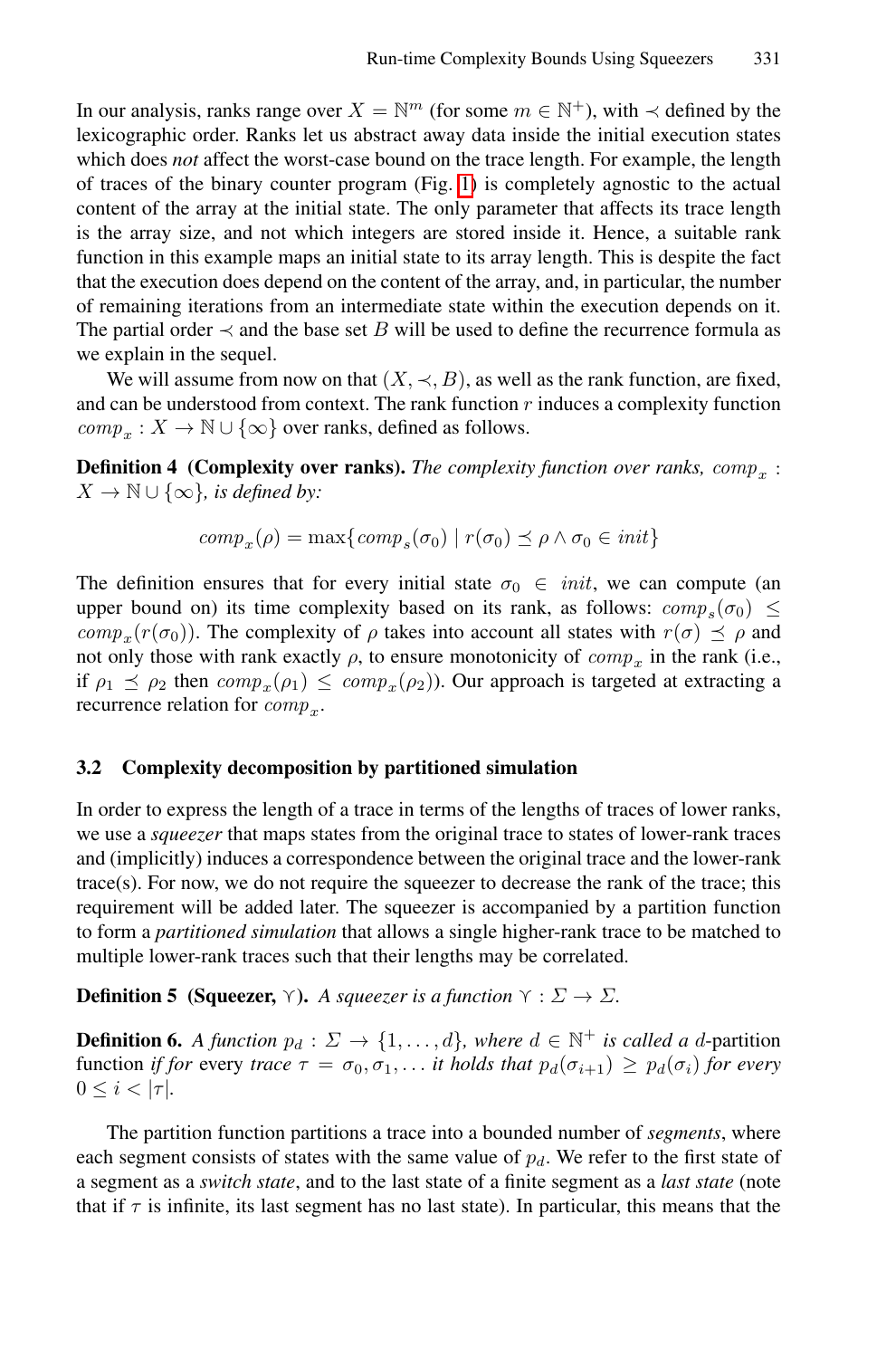initial state of a trace is a switch state. (Note that a state may be a switch state in one trace but not in another, while a last state is a last state in any trace, as long as the same partition function is considered.)

Our complexity analysis requires the squeezer to form a partitioned simulation with respect to  $p_d$ . Roughly, this means that the squeezer maps each segment of a trace to a (lower-rank) trace that "simulates" it. To this end, we require *all* the states  $\sigma$  within a segment of a trace to be  $(h, \ell)$ -"stuttering", for some  $h \ge \ell \ge 1$ . Stuttering lets h consecutive transitions of  $\sigma$  be matched to  $\ell$  consecutive transitions of its squeezed counterpart. If  $h = \ell$ , the state  $\sigma$  contributes to the complexity the same number of steps as the squeezed state. Otherwise,  $\sigma$  contributes  $h - \ell$  additional steps, resulting in a longer trace. Recall that terminal states also have outgoing transitions (to themselves), however these transitions do not capture actual steps; they do not contribute to the complexity. Hence, stuttering also requires that "real" transitions of  $\sigma$  are matched to "real" transitions of its squeezed counterpart, namely, if the latter encounter a terminal state, so must the former. For the last states of segments the requirement is slightly different as the simulation ends at the last state, and a new simulation begins in the next segment. In order to account for the transition from the last state of one segment to the first (switch) state of the next segment, last states are considered (2, 1)-stuttering if they are squeezed into terminal states, unless they are terminal themselves<sup>4</sup>. In any other case, they are considered  $(1, 1)$ -stuttering. The formal definitions follow.

<span id="page-12-1"></span>**Definition 7** (Stuttering States). *A non-last state*  $\sigma \in \Sigma$  *is called a*  $(h, \ell)$ -stuttering  $\mathcal{L}_{state}$ , for  $h \geq \ell \geq 1$ , if: (i)  $tr^{\ell}(\Upsilon(\sigma)) = \Upsilon(tr^h(\sigma))$ ; (ii) for every  $i < \ell$ ,  $tr^i(\Upsilon(\sigma)) \notin \mathbb{R}$  $F$ ; (iii)  $tr^{\ell}(\gamma(\sigma)) \in F$  *implies that*  $\gamma(tr^h(\sigma)) \in F$ . A last state  $\sigma \in \Sigma$  is (1, 1)stuttering *if*  $\sigma \in F$  *or*  $\gamma(\sigma) \notin F$ *. Otherwise, it is* (2, 1)-stuttering*.* 

To obtain a partitioned simulation, switch states (along any trace), which start new segments, are further required to be squeezed into initial states (since our complexity analysis only applies to initial states). We denote by  $\mathbb{S}_{p_d}(\tau)$  the switch states of trace  $\tau$  according to partition  $p_d$  and by  $\mathbb{S}_{p_d}$  the switch states of *all* traces according to the partition  $p_d$ . Namely,  $\mathbb{S}_{p_d} = init \cup \{ tr(\sigma) \mid \sigma \in reach \land p_d(\sigma) < p_d(tr(\sigma)) \}.$ 

<span id="page-12-2"></span>**Definition 8** (Partitioned Simulation). We say that a squeezer  $\gamma : \Sigma \to \Sigma$  forms a  $\{(h_i, \ell_i)\}_{i=1}^n$ -partitioned simulation *according to*  $p_d$ , denoted  $\gamma \sim \mathbb{PS}_{p_d}(\{(h_i, \ell_i)\}_{i=1}^n)$ *if for every reachable state* σ *we have that:*

$$
- \sigma \text{ is } (h_i, \ell_i)\text{-stuttering for some } 1 \le i \le n, \text{ and}
$$
  

$$
- \sigma \in \mathbb{S}_{p_d} \Rightarrow \Upsilon(\sigma) \in \text{init.}
$$

Note that Definition [7](#page-12-1) implies that a non-terminal state may only be squeezed into a terminal state if it is the last state in its segments. When  $\{(h_i, \ell_i)\}_{i=1}^n$  is irrelevant or clear from the context, we omit it from the notation and simply write  $\gamma \sim \mathbb{PS}_{p_d}$ .

<span id="page-12-0"></span> $4$  Considering a non-terminal last state that is squeezed into a terminal state as  $(1, 0)$ -stuttering may have been more intuitive than  $(2, 1)$ -stuttering, but both properly capture the discrepancy between the number of transitions in the higher and lower rank traces, and  $(2, 1)$  better fits the rest of the technical development, which assumes that  $h_i, \ell_i \geq 1$ .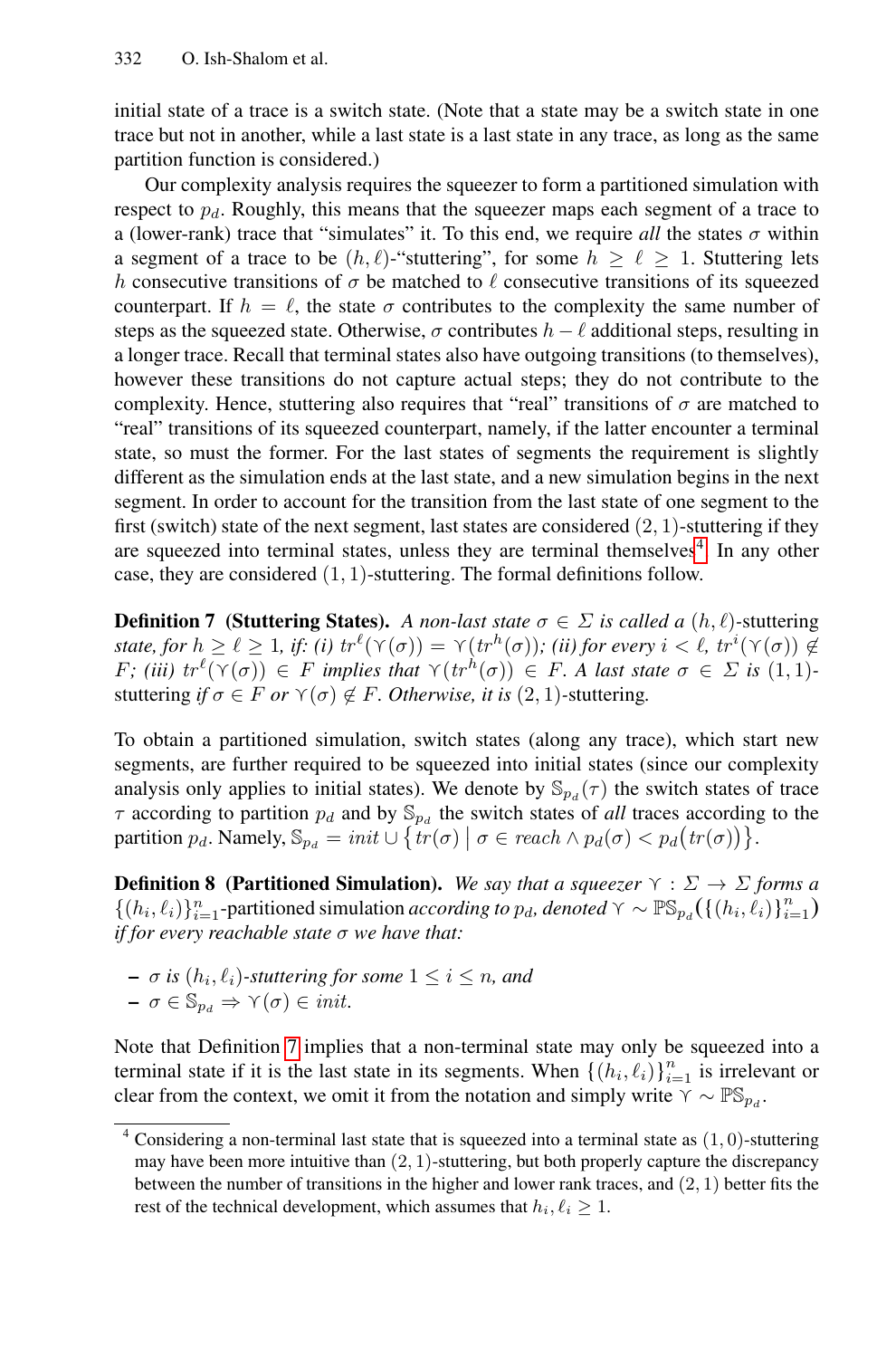A trace squeezed by  $\gamma \sim \mathbb{PS}_{p_d}\big(\{(h_i,\ell_i)\}_{i=1}^n\big)$  may have an unbounded number of  $(h_i, \ell_i)$ -stuttering states, which hinders the ability to define a recurrence relation based on the simulation. To overcome this, our complexity decomposition may use  $\hat{k} \ge 1$ to capture a common multiplicative factor of *all* the stuttering pairs, with the target of leaving only a *bounded* number of states whose stuttering exceeds <sup>k</sup> and needs to be added separately. This will become important in Theorem [1.](#page-14-0)

<span id="page-13-0"></span>**Observation 1 (Complexity decomposition)** Let  $\gamma \sim \mathbb{PS}_{p_d}(\{(h_i, \ell_i)\}_{i=1}^n)$ , and  $\widehat{k} \geq$ 1. Let  $\mathbb{E}_{\widehat{k}} \subseteq \{1,\ldots,n\}$  be the set of indices such that  $\frac{h_i}{\ell_i} > \widehat{k}$ . Then for every  $\sigma_0 \in \text{init}$ *we have that*

$$
comp_s(\sigma_0) \leq \sum_{\sigma \in \mathbb{S}_{p_d}(\tau(\sigma_0))} \hat{k} \cdot comp_s(\Upsilon(\sigma)) + \sum_{i \in \mathbb{E}_{\hat{k}}} \sum_{\sigma \in \mathbb{K}_i(\tau(\sigma_0))} h_i - \ell_i \cdot \hat{k}
$$

where  $\mathbb{K}_i(\tau(\sigma_0))$  is the multiset of  $(h_i,\ell_i)$ -stuttering states in  $\tau(\sigma_0)$ .

In the observation, the first addend summarizes the complexity contributed by all the lower-rank traces, while using  $\hat{k}$  as an upper bound on the "inflation" of the traces. However, the states that are  $(h_i, \ell_i)$ -stuttering with  $\frac{h_i}{\ell_i}$  that exceeds  $\hat{k}$  contribute additional  $h_i - (\ell_i \cdot \hat{k})$  steps to the complexity, and as a result, need to be taken into account separately. This is handled by the second addend, which adds the steps that were not accounted for by the first addend. While we use the same inflation factor  $\hat{k}$  across the entire trace, a simple extension of the decomposition property may consider a different factor  $k$  in each segment. Note that the first addend always sums over a finite number of elements since the number of switch states is at most  $d$  – the number of segments. If  $\tau(\sigma_0)$  is finite, the second addend also sums over a finite number of elements.

Observation [1](#page-13-0) considers the complexity function over states, and is oblivious to the rank. In particular, it does not rely on the squeezer decreasing the rank of states. Next, we use this observation as the basis for extracting a recurrence relation for the complexity function over ranks, in which case, decreasing the rank becomes important.

#### 3.3 Extraction of recurrence relations over ranks

Based on the complexity decomposition, we define recurrence relations that capture  $comp<sub>x</sub>$  — the time complexity of the initial states as a function of their ranks. To go from the complexity as a function of the actual states (as in Observation [1\)](#page-13-0) to the complexity as a function of their ranks, we need to express the rank of  $\gamma(\sigma_s)$  for a switch state  $\sigma_s$  as a function of the rank of  $\sigma_0$ . To this end, we define  $\hat{\gamma}$ :

<span id="page-13-1"></span>**Definition 9.** *Given r,*  $\gamma$  *and*  $p_d$  *such that*  $\gamma \sim \mathbb{PS}_{p_d}$ *, a function*  $\hat{\gamma}: X \times \{1, \ldots, d\} \to$ X *is a* rank bounding function *if for every*  $\rho \in X - B$  *and*  $1 \le i \le d$ , *if*  $\tau(\sigma_0)$  *is an initial trace such that*  $r(\sigma_0) = \rho$ , and  $\sigma_s \in \mathbb{S}_{p_d}(\tau(\sigma_0))$  *is a switch state such that*  $p_d(\sigma_s) = i$ , the following holds:

(*i*) upper bound:  $r(\Upsilon(\sigma_s)) \preceq \Upsilon(\rho, i)$  and (*ii*) rank decrease:  $\Upsilon(\rho, i) \prec \rho$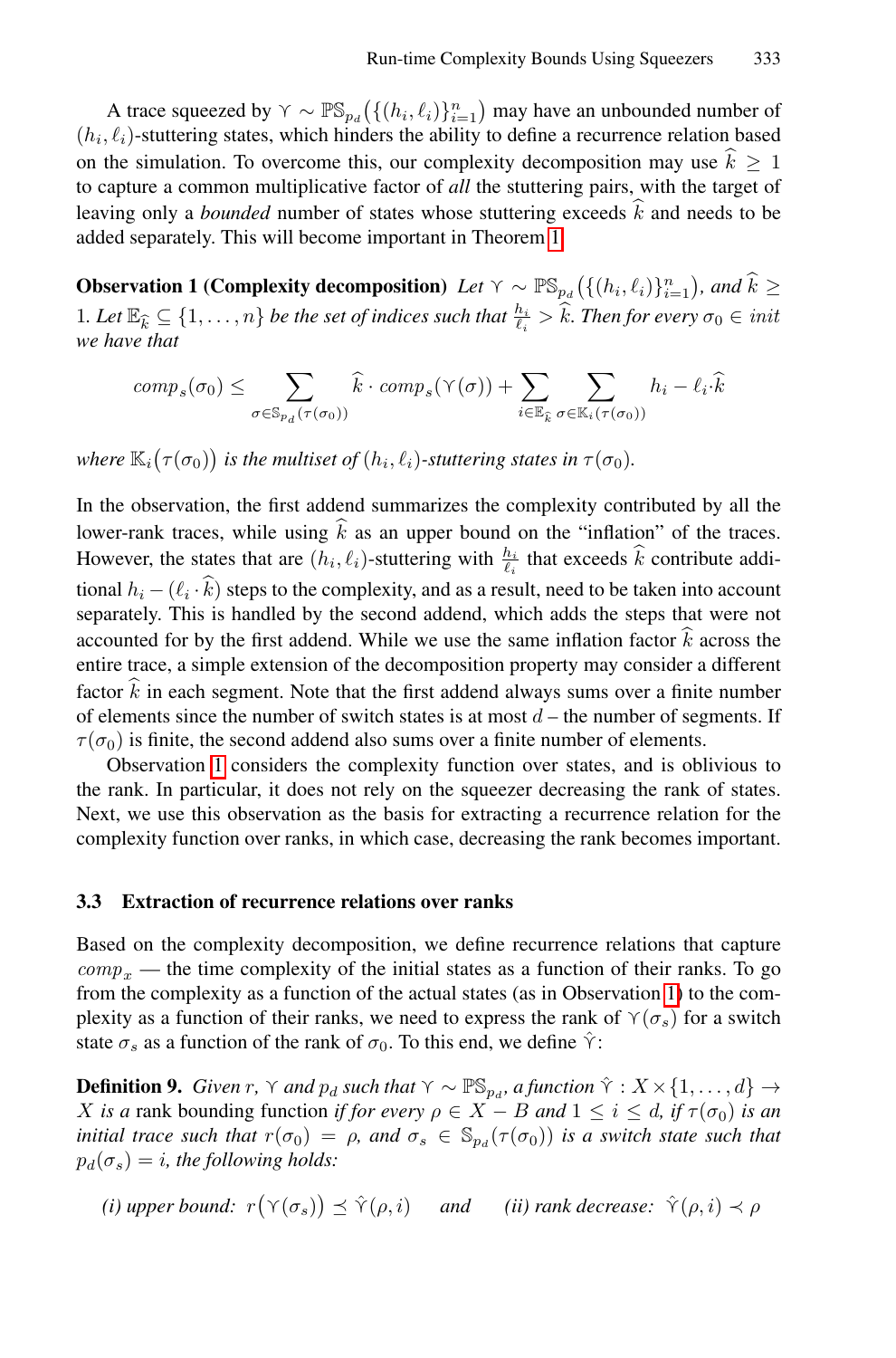In other words, Definition [9](#page-13-1) requires that for every non-base initial state  $\sigma_0 \in init$  and switch state  $\sigma_s$  at segment i of  $\tau(\sigma_0)$ , we have that  $r(\Upsilon(\sigma_s)) \preceq \hat{\Upsilon}(r(\sigma_0), i) \prec r(\sigma_0)$ . Recall that  $r(\Upsilon(\sigma_s))$  is well defined since  $\Upsilon(\sigma_s)$  is required to be an initial state. The definition states that  $\hat{\gamma}(\rho, i)$  provides an upper bound on the rank of squeezed switch states in a non-base trace of rank  $\rho$ .  $comp<sub>x</sub>(r(\Upsilon(\sigma))) \leq comp<sub>x</sub>(\hat{\Upsilon}(\rho, i))$  is ensured by the monotonicity of  $comp<sub>x</sub>$ . This definition also requires the rank of non-base traces to strictly decrease when they are squeezed, as captured by the "rank decrease" inequality.

Obtaining a rank bounding function, or even verifying that a given  $\hat{\gamma}$  satisfies this requirement, is a challenging task. We return to this question later in this section.

These conditions allow to substitute the states for ranks in the first addend of Obser-vation [1,](#page-13-0) and hence obtain recurrence relations for  $comp_x$  over the (decreasing) ranks. To handle the second addend, we also need to bound the number of states whose stuttering,  $\frac{h_i}{\ell_i}$ , exceeds  $\hat{k}$ . This is summarized by the following theorem:

**Theorem 1.** Let  $r : init \rightarrow X$  be a rank function,  $\gamma : \Sigma \rightarrow \Sigma$  a squeezer and  $p_d$  :  $\Sigma \rightarrow \{1, ..., d\}$  a partition function such that  $\gamma \sim \mathbb{PS}_{p_d}(\{(h_i, \ell_i)\}_{i=1}^n)$ . Let  $\hat{\gamma}: X \times \{1, \ldots, d\} \rightarrow X$  *be a rank bounding function w.r.t.* r,  $\gamma$  *and*  $p_d$ *. If, for some*  $\widehat{k}$  > 1, the number of  $(h_i, \ell_i)$ -stuttering states that appear along any non-base initial *trace is bounded by a constant*  $b_i \in \mathbb{N}$  *whenever*  $i \in \mathbb{E}_{\widehat{k}}$ *, then* 

<span id="page-14-2"></span><span id="page-14-0"></span>
$$
comp_x(\rho) \leq \sum_{i=1}^d \widehat{k} \cdot comp_x(\hat{\gamma}(\rho, i)) + \sum_{i \in \mathbb{E}_{\widehat{k}}} b_i \cdot (h_i - \ell_i \cdot \widehat{k}). \tag{6}
$$

Note that a state may be  $(h_i, \ell_i)$ -stuttering for several i's, in which case, it is sound to count it towards any of the  $b_i$ 's; in particular, we choose the one that minimizes  $h_i - \ell_i \cdot k$ .

<span id="page-14-1"></span>**Corollary 1.** *Under the premises of Theorem [1,](#page-14-0) if*  $f : X \to \mathbb{N} \cup \{\infty\}$  *satisfies*  $f(\rho) =$  $\sum_{i=1}^d \hat{k} \cdot f(\hat{\gamma}(\rho, i)) + \sum_{i \in \mathbb{E}_{\hat{k}}} b_i \cdot (h_i - \ell_i \cdot \hat{k})$  *for every*  $\rho \in X - B$ *, and*  $comp_x(\rho) \le$  $f(\rho)$  *for every*  $\rho \in B$ *, then*  $comp_x(\rho) \leq f(\rho)$  *for every*  $\rho \in X$ *. We conclude that*  $comp_s(\sigma_0) \leq f(r(\sigma_0))$  *for every*  $\sigma_0 \in init$ .

*Base-case complexity* In order to apply Cor. [1,](#page-14-1) we need to accompany Eq. [\(6\)](#page-14-2) with a bound on  $comp<sub>x</sub>(\rho)$  for the base ranks,  $\rho \in B$ . Fortunately, this is usually a significantly easier task. In particular, the running time of the base cases is often constant, because intuitively, the following are correlated: (a) the rank, (b) the size of the underlying data structure, and (c) the number of iterations. In this case, symbolic execution may be used to obtain bounds for base cases (as we do in our work). In essence, any method that can yield a closed-form expression for the complexity of the base cases is viable. In particular, we can apply our technique on the base case as a subproblem.

#### <span id="page-14-3"></span>3.4 Establishing the requirements of the recurrence relations extraction

Theorem [1](#page-14-0) defines a recurrence relation from which an upper bound on the complexity function,  $comp_x$ , can be computed (Cor. [1\)](#page-14-1). However, to ensure correctness, the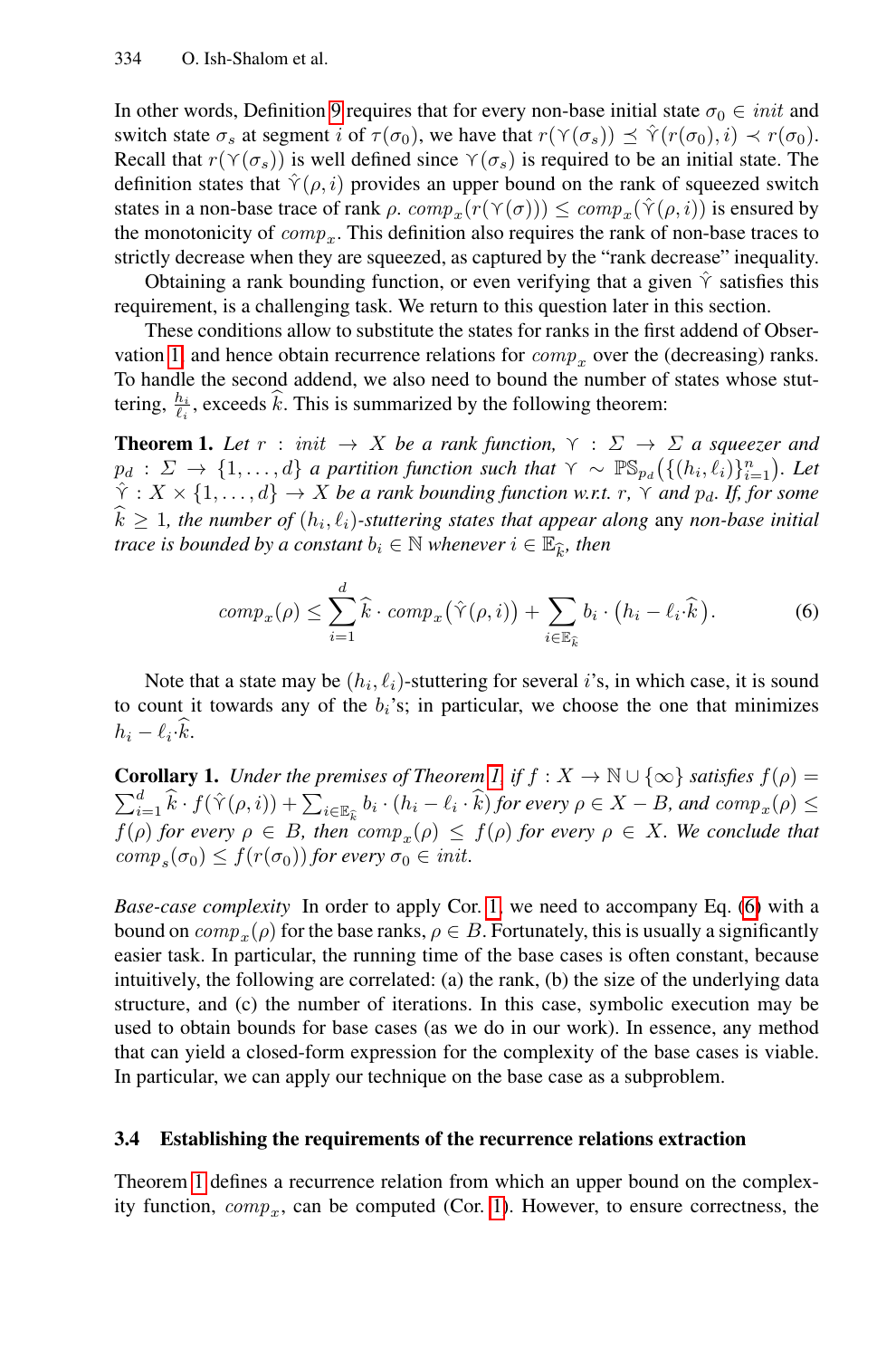premises of Theorem [1](#page-14-0) must be verified. The requirement that  $\gamma \sim \mathbb{PS}_{p_d}(\{(h_i, \ell_i)\}_{i=1}^n)$ (see Definition [8\)](#page-12-2) may be verified *locally* by examining individual (reachable) states: for any (reachable) state  $\sigma$ , the check for  $(h_i, \ell_i)$ -stuttering and switch states can, and should, be done in tandem, and require only observing at most  $\max_i h_i$  transition steps from  $\sigma$  and  $\max_i \ell_i$  from  $\gamma(\sigma)$ . In contrast, the property required of  $\hat{\gamma}$  is *global*: it requires  $\hat{\gamma}(\rho, i)$  to provide an upper bound on the rank of *any* squeezed switch state that may occur in *any* position along *any* non-base initial trace whose initial state has rank  $\rho$ . Similarly, the property required of the bounds  $b_i$  is also *global*: that the number of  $(h_i, \ell_i)$ -stuttering states along *any* non-base initial trace is at most  $b_i$ . It is therefore not clear how these requirements may be verified in general. We overcome this difficulty by imposing additional restrictions, as we discuss next.

Establishing bounds on the number of occurrences of stuttering states Bounds on the number of occurrences *per trace* that are sound *for every trace* are difficult to obtain in general. While clever analysis methods exist that can do this kind of accounting, we found that a stronger, simpler condition applies in many cases:

- For every  $\sigma \in reach$ , either:
	- $\sigma$  is  $(h_i, \ell_i)$ -stuttering with  $\frac{h_i}{\ell_i} \leq \hat{k}$ ; or
	- $\sigma$  is  $(h_i, \ell_i)$ -stuttering (with  $\frac{h_i}{\ell_i} > \hat{k}$ ), *and* either  $\sigma$  is a <u>switch state</u> or  $tr^{h_i}(\sigma)$ is a last state.

This restricts these cases to occur only at the beginnings and ends of segments. It implies a total bound of  $2d \cdot \max_i(h_i - \ell_i \cdot \hat{k})$  on the "surplus" of any trace, therefore, we substitute this expression for the rightmost sum in Eq. [\(6\)](#page-14-2).

Validating a rank bounding function The definition of a rank bounding function (Definition [9\)](#page-13-1) encapsulates two parts. Part (ii) ensures that the rank decreases:  $\hat{\gamma}(\rho, i) \prec$  $ρ$  for every  $ρ ∈ X - B$ . Verifying that this requirement holds does not involve any reasoning about the states, nor traces, of the transition system. Part (i) ensures that  $\hat{Y}$ provides an upper bound on the rank of squeezed switch states. Formally, it requires that  $r(\Upsilon(\sigma_s)) \preceq \hat{\Upsilon}(r(\sigma_0), i)$  for every switch state  $\sigma_s$  in segment  $i \in \{1, \ldots, d\}$  along a trace that starts from a non-base initial state  $\sigma_0$ . Namely, it relates the rank of the squeezed switch state,  $\gamma(\sigma_s)$ , to the rank of the initial state,  $\sigma_0$ , where no bound on the length of the trace between the initial state  $\sigma_0$  and the switch state  $\sigma_s$  is known a priori. As such, it involves global reasoning about traces. We identify two cases in which such reasoning may be avoided: (i) The partition  $p_d$  consists of a single segment (i.e.,  $d = 1$ ); or (ii) The rank function extends to *any* state (and not just the initial states), while being preserved by tr. In both of these cases, we are able to verify the correctness of  $\hat{Y}$  locally.

*A single segment.* In this case, the only switch state along a trace is the initial state, and hence the upper-bound requirement of  $\hat{Y}$  boils down to the requirement that for every  $\sigma_0 \in \text{init}$  such that  $r(\sigma_0) \in X - B$ , we have that  $r(\Upsilon(\sigma_0)) \preceq \hat{\Upsilon}(r(\sigma_0), 1)$ .

**Lemma 1.** Let  $r, \gamma$  and  $p_1 : \Sigma \to \{1\}$  such that  $\gamma \sim \mathbb{PS}_{p_1}$ . Then  $\hat{\gamma} : X \times \{1\} \to$ X *satisfies the upper-bound requirement of a rank bounding function if and only if*  $r(\Upsilon(\sigma_0)) \preceq \Upsilon(r(\sigma_0), 1)$  *for every*  $\sigma_0 \in \text{init}$  *such that*  $r(\sigma_0) \in X - B$ *.*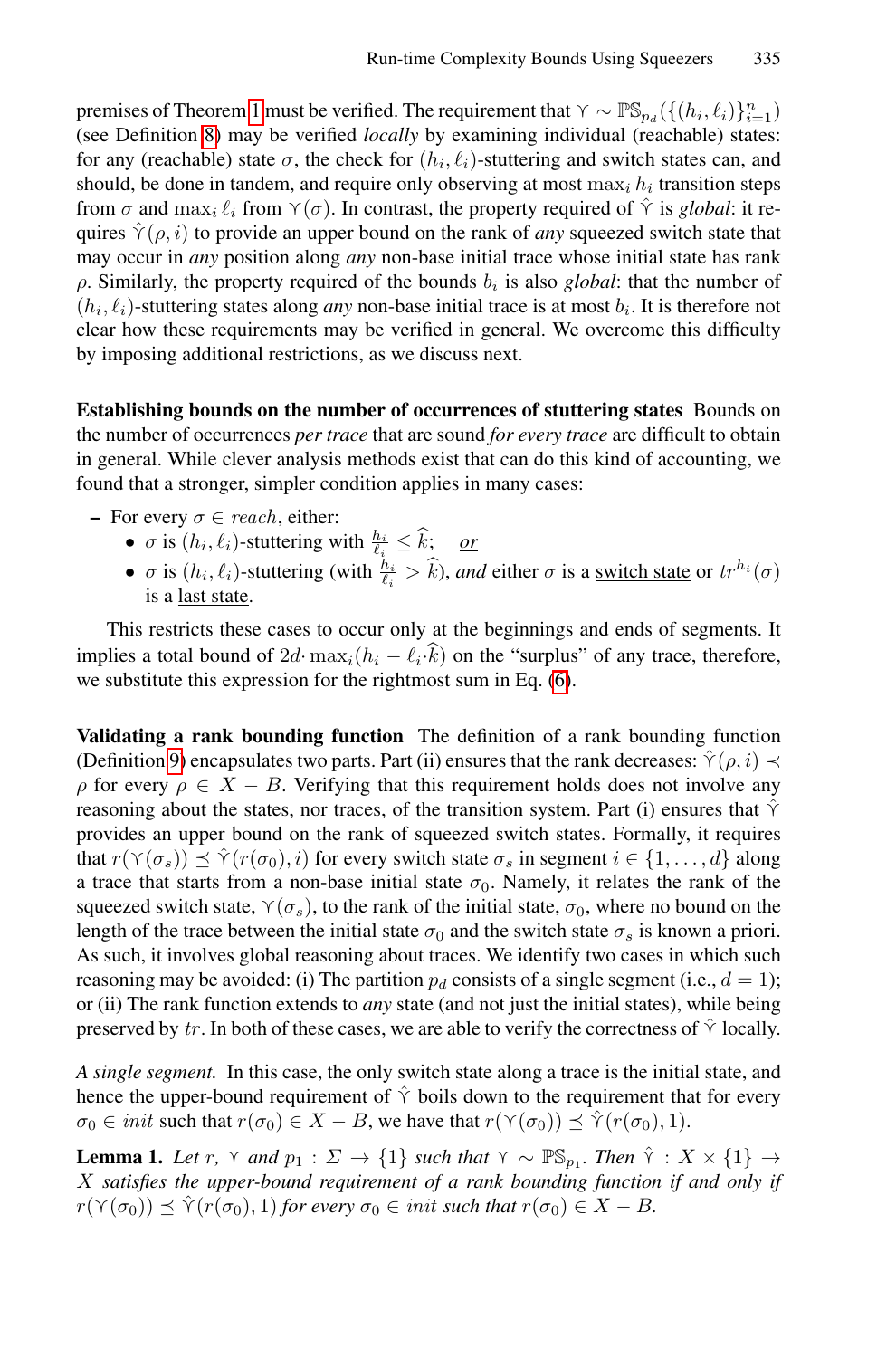*Rank preservation.* Another case in which the upper-bound property of  $\hat{\gamma}$  may be verified locally is when the  $r$  can be extended to  $all$  states while being preserved by  $tr$ :

**Definition 10.** *A function*  $\hat{r}: \Sigma \to X$  extends the rank function  $r: \text{init} \to \Sigma$  if  $\hat{r}$ *agrees with* r *on the initial states, i.e.,*  $\hat{r}(\sigma_0) = r(\sigma_0)$  *for every initial state*  $\sigma_0 \in \text{init}$ *. The extended rank function*  $\hat{r}$  *is* preserved by tr, *if for every reachable state*  $\sigma$ *, we have that*  $\hat{r}(tr(\sigma)) = \hat{r}(\sigma)$ *.* 

Preservation of  $\hat{r}$  by tr ensures that all states along a (reachable) trace share the same rank. In particular, for a reachable switch state  $\sigma_s$  that lies along  $\tau(\sigma_0)$ , rank preservation ensures that  $\hat{r}(\sigma_s)=\hat{r}(\sigma_0)=r(\sigma_0)$  (the last equality is due to the extension property), allowing us to recover the rank of  $\sigma_0$  from the rank of  $\sigma_s$ . Therefore, the upper-bound requirement of  $\hat{Y}$  simplifies into the *local* requirement that for every reachable switch state  $\sigma_s$  such that  $\hat{r}(\sigma_s) \in X - B$ , we have that  $\hat{r}(\gamma(\sigma_s)) \preceq \hat{\gamma}(\hat{r}(\sigma_s), i)$ , for every  $i \in \{1, \ldots, d\}$ .

**Lemma 2.** Let  $r, \gamma$  and  $p_d : \Sigma \to \{1, \ldots, d\}$  such that  $\gamma \sim \mathbb{PS}_{p_d}$ . Suppose that  $\hat{r}: \Sigma \to X$  extends r and is preserved by tr. Then  $\hat{\gamma}: X \times \{1, \ldots, d\} \to X$  satisfies *the upper-bound requirement of a rank bounding function if and only if*  $\hat{r}(\gamma(\sigma_s)) \preceq$  $\hat{\Upsilon}(\hat{r}(\sigma_s), i)$  *for every reachable switch state*  $\sigma_s$  *such that*  $\hat{r}(\sigma_s) \in X - B$  *and for every*  $i \in \{1, \ldots, d\}.$ 

*Remark 1.* The notion of a partitioned simulation requires a switch state  $\sigma_s$  to be squeezed into an initial state. This requirement may be relaxed into the requirement that  $\sigma_s$  is squeezed into a *reachable* state  $\gamma(\sigma_s)$ , provided that we are able to still ensure that the rank of (some) *initial* state  $\sigma'_0$  leading to  $\gamma(\sigma_s)$  is smaller than the rank of the trace on which  $\sigma_s$  lies, and that the rank of  $\sigma'_0$  is properly captured by  $\hat{\gamma}$ . One case in which this is possible, is when r is extended to  $\hat{r}$  that is preserved by tr, as in this case  $\hat{r}(\Upsilon(\sigma_s)) = \hat{r}(\sigma'_0) = r(\sigma'_0).$ 

This subsection described *local* properties that ensure that a given program satisfies the requirements of Theorem [1.](#page-14-0) The locality of the properties facilitates the use of SMT solvers to perform these checks automatically. This is a key step for effective application of the method.

### 3.5 Trace-length vs. state-size recurrences with squeezers

A plethora of work exists for analyzing the complexity of programs (see Section [6](#page-23-0) for a discussion of related works). Most existing techniques for automatic complexity analysis aim to find a recurrence relation on the length of the execution trace, relating the length of a trace from some state to the length of the remaining trace starting at its successor. These are recurrences on *time*, if you will, whereas our approach generates recurrences on the state *size* (captured by the rank). Is our approach completely orthogonal to preceding methods? Not quite. It turns out that from a conceptual point of view, our approach can formulate a recurrence on time as well, as we demonstrate in this section.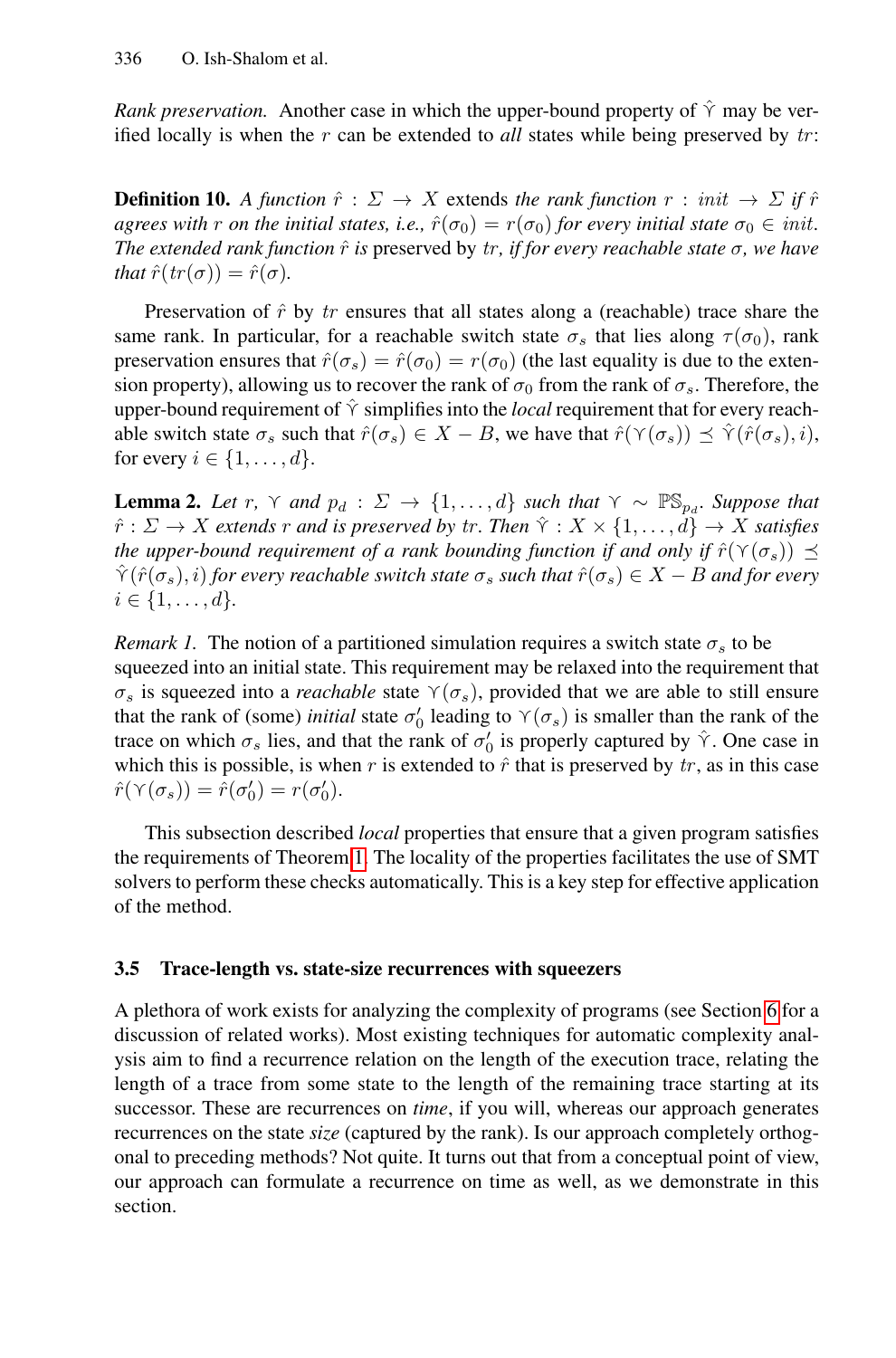*Obtaining trace-length recurrences based on state squeezers* The key idea is to use  $tr$  itself as a squeezer that squeezes each state into its immediate successor. Putting aside the initial-anchor requirement momentarily, such a squeezer forms a partitioned simulation with a single segment (i.e.,  $p_d \equiv 1$ ), in which all the states along a trace are  $(1, 1)$ -stuttering, except for the last one (if the trace is finite), which is  $(2, 1)$ -stuttering. Recall that squeezers must also preserve initial states (see Definition [8\)](#page-12-2), a property that may be violated when  $Y = tr$ , as the successor of an initial state is not necessarily an initial state. We restore the initial-anchor property by setting  $init = \Sigma$ , i.e., every state is considered an initial state<sup>5</sup>.

A consequence of this definition is that  $comp<sub>x</sub>$  will now provide an upper bound on the time complexity of *every* state and not only of the initial states, in terms of a rank that needs to be defined. If we further define a rank-bounding function  $\hat{\gamma}$  we may extract a recurrence relation of the form

$$
comp_x(\rho) = comp_x(\hat{\Upsilon}(\rho)) + 1
$$

(we use  $\hat{\gamma}(\rho)$  as an abbreviation of  $\hat{\gamma}(\rho, 1)$ , since this is a special case where  $d = 1$ ).

*Defining the rank and the rank bounding function* Recall that the rank  $r : \Sigma \rightarrow$  $X$  captures the features of the (initial) states that determine the complexity. To allow maximal precision, especially since *all* states are now initial, we set X to be the set of *states*  $\Sigma$ , and define r to be the identity function,  $r(\sigma) = \sigma$ . With this definition,  $comp_x$  and  $comp_s$  become one. Next, we need to define  $\prec$  and B, while ensuring that  $\curlyvee$ squeezes the (non-base) initial states, which are now *all* the states, into states of a lower rank according to  $\prec$ . Since squeezers act like transitions now, having that  $\gamma = tr$ , they have the effect of decreasing the number of transitions remaining to reach a terminal state (provided that the trace is finite). We use this observation to define  $\prec \subset \Sigma \times \Sigma$ . Care is needed to ensure that  $(\Sigma, \prec)$  is well-founded, i.e., every descending chain is finite, even though the program may *not* terminate. Here is the definition that achieves this goal:

$$
\sigma_1 \prec \sigma_2 \Leftrightarrow \text{ comp}_s(\sigma_1) < \text{comp}_s(\sigma_2) \tag{7}
$$

Since  $Y = tr$  does not decrease  $comp<sub>s</sub>$  for states that belong to infinite (nonterminating) traces  $\left( comp_s(\Upsilon(\sigma)) = comp_s(\sigma) = \infty$ , hence  $\Upsilon(\sigma) \nless \sigma$ , they must be included in B, together with the terminal states, which are minimal w.r.t.  $\prec$ . Namely,  $B = F \cup \{\sigma \mid comp_s(\sigma) = \infty\}$ . Technically, this means that the base of the recurrence needs to define  $comp<sub>x</sub>$  for these states.

The final piece in the puzzle is setting  $\hat{\gamma} = tr$ . Since  $\gamma \sim \mathbb{PS}_{p_d}(\{(1,1),(2,1)\})$ (when  $init = \Sigma$ ), where the number of  $(2, 1)$ -stuttering states that appear along any non-base initial trace is bounded by [1,](#page-14-0) we may use Theorem 1, setting  $k = 1$ , to derive the following recurrence relation, which reflects induction over time:

$$
comp_x(\sigma) = comp_x(tr(\sigma)) + 1.
$$

<span id="page-17-0"></span><sup>&</sup>lt;sup>5</sup> In fact, it suffices to consider  $\widehat{init} = reach$ , in which case we may be able to take advantage of information from static analyses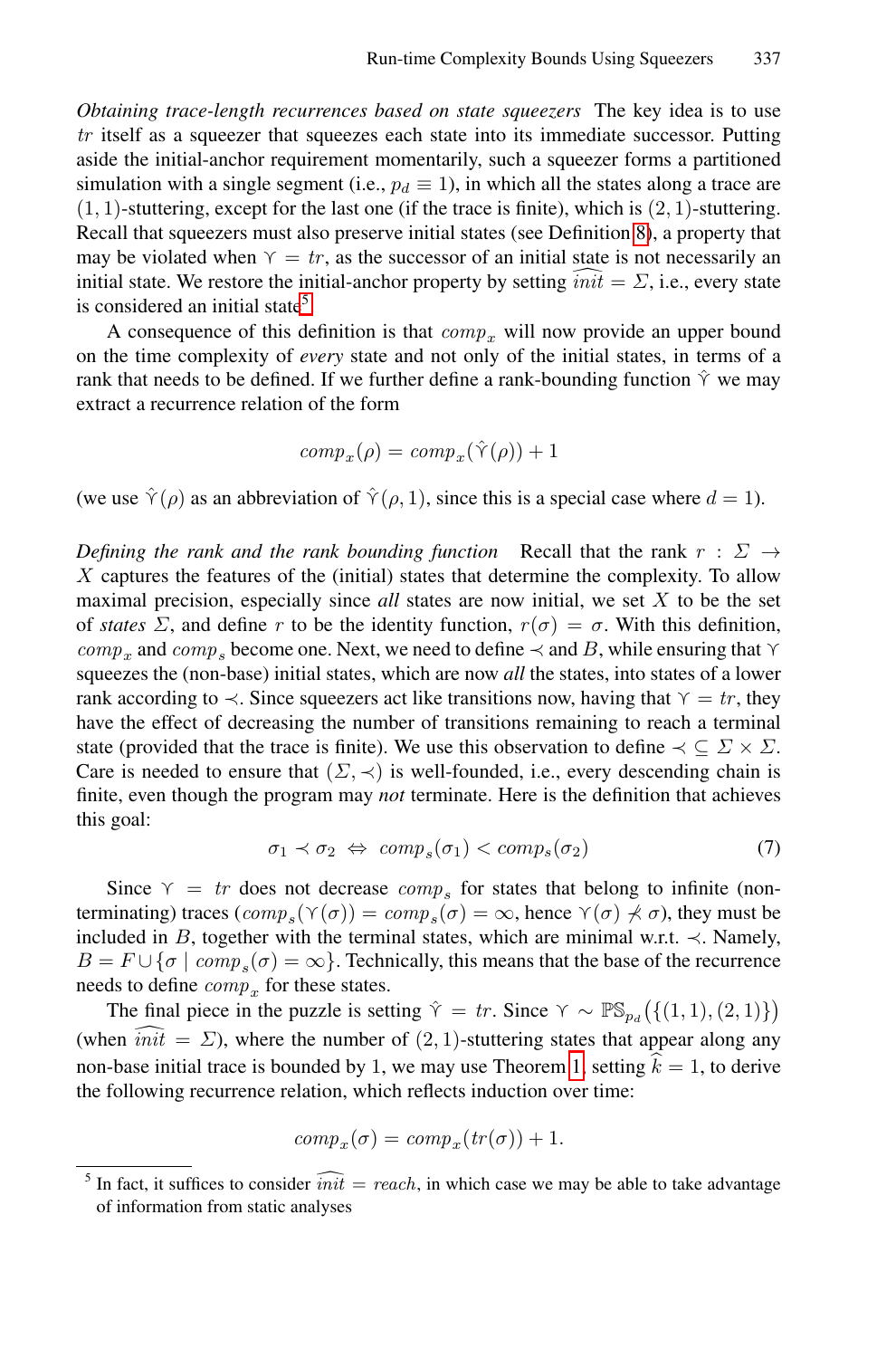The formulation above represents a degenerate, naïve, choice of ingredients for the sake of a theoretical construction, whose purpose is to lay the foundation for a general framework that takes its strengths from both induction over time and induction over rank. This construction does not exploit the full flexibility of our framework. In particular, ranking functions obtained from termination proofs, as used in [\[5\]](#page-25-5), may be used to augment the rank in this setting. Further, invariants inferred from static analysis can be used to refine the recurrences.

## <span id="page-18-0"></span>4 Synthesis

So far we have assumed that the rank function r, partition function  $p_d$ , squeezer  $\gamma$ and a rank bounding function  $\hat{Y}$  are all readily available. Clearly, they are specific to a given program. It would be too tedious for a programmer to provide these functions for the analysis of the underlying complexity. In this section we show how to automate the process of obtaining  $(r, p_d, \gamma, \hat{\gamma})$  for a class of typical looping programs. We take advantage of the fact that these components are much more compact than other kinds of auxiliary functions commonly used for resource analysis, such as monotonically decreasing measures used as ranking functions. For example, a ranking function for the binary counter program shown in Fig. [1](#page-1-0) is:

$$
m(n, i, c) = \left(n \cdot \sum_{j=0}^{n-1} 2^{j} \cdot c[j]\right) + (2^{i} - 1) + (n - i)
$$

whereas the rank, partition,  $\gamma$  and  $\hat{\gamma}$  are

$$
r(n, i, c) = n \qquad \gamma(n, i, c) = (n - 1, (i \ge n) ? i - 1 : i, c[:n - 1])
$$
  

$$
\hat{\gamma}(\rho) = \rho - 1 \qquad p_d(n, i, c) = (i \ge n || c[n - 1]) ? 2 : 1
$$

This enables the use of a relatively naïve enumerative approach of multi-phase generateand-test, employing some early pruning to discard obviously non-qualifying candidates.

### 4.1 SyGuS

The generation step of the synthesis loop applies syntax guided synthesis (SyGuS [\[7\]](#page-25-6)). Like any other SyGuS method, defining the underlying grammars is more art than science. It should be expressive enough to capture the desired terms, but strict enough to effectively bound the search space.

*Ranks* are taken from  $\mathbb{N}^m$  where  $m \in \{1,2,3\}$  and  $\prec$  is the usual lexicographic order. The rank function  $r$  comprises of one expression for each coordinate, constructed by adding / subtracting integer variables and array sizes. Boolean variables are not used in rank expressions.

*Partition functions*  $p_d$ . Our implementation currently supports a maximum number of two segments. This means that the partition function only assigns the values 1 and 2, and we synthesize it by generating a condition over the program's variables, cond, that selects between them:  $p_d(\sigma) = cond(\sigma)$ ? 2 : 1. Handling up to two segments is *not* an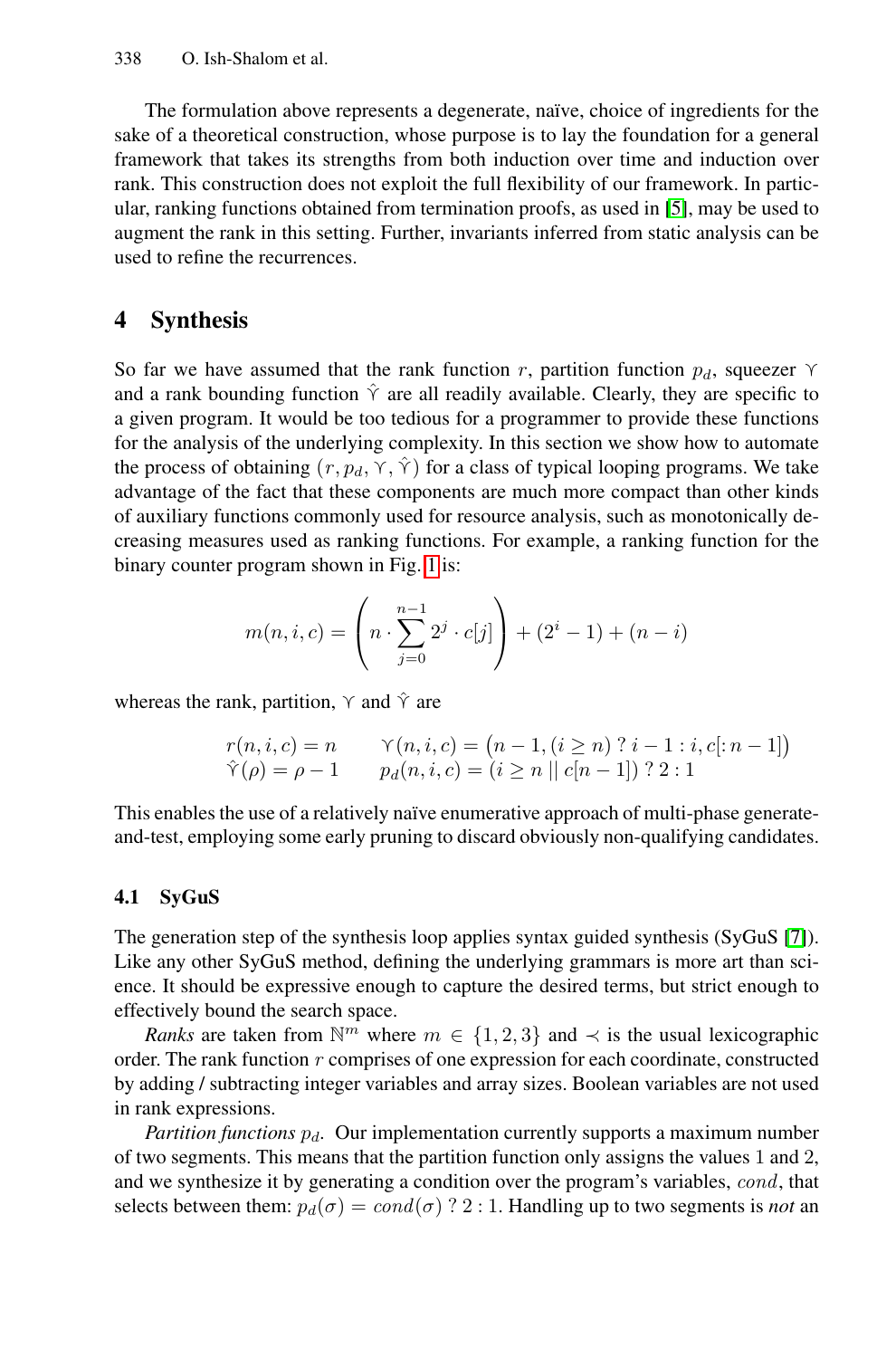inherent limitation, but we found that for typically occurring programs, two segments are sufficient.

*Squeezers*  $\gamma$  are the only ingredient that requires substantial synthesis effort. We represent squeezers as small loop-free imperative programs, which are natural for representing state transformations. We use a rather standard syntax with 'if-then-else' and assignments, plus a remove-adjust operation that removes array entries and adjusts indices relating to them accordingly. .

*Rank bounding functions*  $\hat{Y}$ . With a well-chosen squeezer  $Y$ , it suffices to consider quite simple rank bounds for the mini-traces. Hence, the rank-bounds defined by  $\hat{\gamma}$  are obtained by adding, subtracting and multiplying variables with small constants (for each coordinate of the rank). Similar to the choice of ranks, targeting simple expressions for  $\hat{Y}$  helps reduce the complexity of the final recurrence that is generated from the process.

#### 4.2 Verification

For the sake of verifying the synthesized ingredients, we fix a set  $\{h_i, \ell_i\}$  of stuttering shapes, and check the requirements of Theorem [1](#page-14-0) as discussed in Section [3.4.](#page-14-3) In particular, we check that  $p_d$  is weakly monotone, i.e., that *cond* cannot change from true to false in any step of  $tr$ . Note that some of the properties may be used to discriminate some of the ingredients independent of the others. For example, the simulation requirement only depends on  $\gamma$  and  $p_d$ .

*Unbounded verification* Once candidates pass a preliminary screening phase, they are verified by encoding the program and all the components  $r, p_d, \gamma, \hat{\gamma}$  as first-order logic expressions, and using an SMT solver (Z3 [\[13\]](#page-25-7)) to verify that the requirements are fulfilled for all traces of the program.

As mentioned in Section [3.4,](#page-14-3) all the checks are local and require observing a bounded set of steps starting from a given  $\sigma$ . The only facet of the criteria that is difficult to encode is the fact they are required of the reachable states (and not any state). Of course, if we are able to ascertain that these are met for *all*  $\sigma \in \Sigma$ , including unreachable states, then the result is sound. However, for some programs and squeezers, the required properties (esp., simulation) do not hold universally, but are violated by unreachable states. To cope with this situation without having to manually provide invariants that capture properties of the reachable states, we use a CHC solver, Spacer [\[23\]](#page-26-7), which is part of Z3, to check whether all the reachable states in the unbounded-state system induced by the input program satisfy these properties. This can be seen as a reduction from the problem of verifying the premises of Theorem [1](#page-14-0) to that of verifying a safety property.

### 5 Empirical Evaluation

We implemented our complexity analyzer as a publicly available tool, SqzComp, that receives a program in a subset of C and produces recurrence relations. SqzComp is written in C++, using the Z3 C++ API [\[13\]](#page-25-7), and using Spacer [\[23\]](#page-26-7) via its SMTLIB2compatible interface. Since our squeezers may remove elements from arrays, we initially encoded arrays as SMT sequences. However, we found that it is beneficial to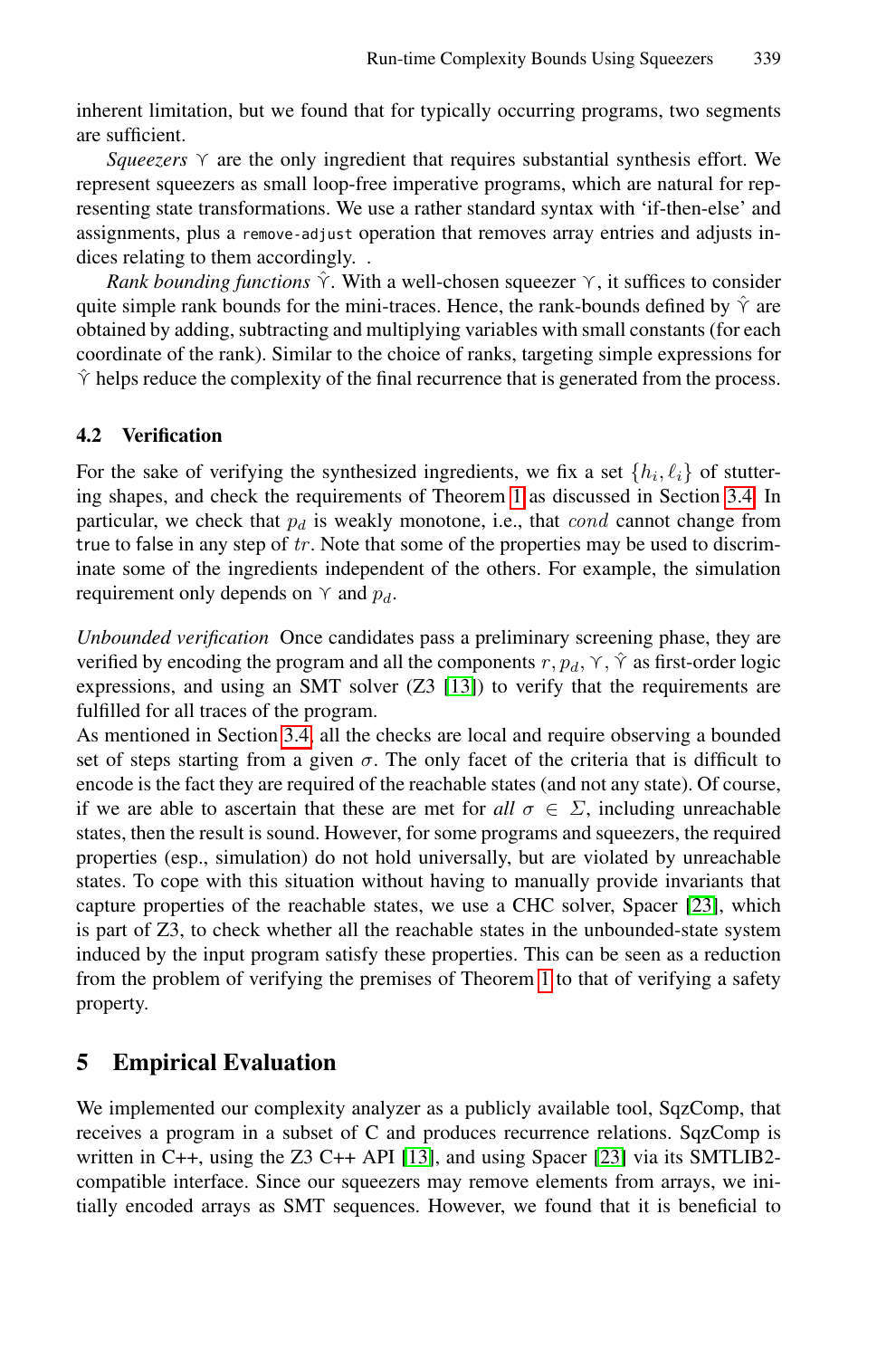| Description                | Real                 | Inferred bound                   |                           | SqzComp          |                |
|----------------------------|----------------------|----------------------------------|---------------------------|------------------|----------------|
|                            | complexity           | CoFloCo                          | SqzComp                   | Time             | d              |
| array: max value           | O( A )               | O( A )                           | O( A )                    | $< 1$ sec        | 1              |
| array: min value           | O( A )               | O( A )                           | O( A )                    | $< 1$ sec        | 1              |
| array: find first          | O( A )               | O( A )                           | O( A )                    | $< 1$ sec        | 1              |
| array: find last           | O( A )               | O( A )                           | O( A )                    | $< 1$ sec        | 1              |
| array: is-sorted           | O( A )               | O( A )                           | O( A )                    | $< 1$ sec        | -1             |
| array: longest asc. prefix | O( A )               | O( A )                           | O( A )                    | $<$ 1 sec        | 1              |
| array: binary search       | $O(\log( A ))$       | $O(\log( A ))$                   | $O(\log( A ))$            | $< 1$ sec        | $\mathbf{1}$   |
| gcd                        | max(x, y)            | $O(x+y)$                         | $O(x+y)$                  | $< 1$ sec        | $\mathbf{1}$   |
| two-phase loop 1           | $O(2n - 2x + y)$     | $O(2n - 2x + y)$                 | $O(2n + 2y)$              | $< 1$ sec        | -1             |
| two-phase loop 2           | $O(n-x+m-y)$         | $O(n-x+m-y)$ $ O(n-x+m-y) $      |                           | $< 1$ sec        |                |
| two-phase loop 3           | O(n)                 | O(n)                             | O(n)                      | $< 1$ sec        |                |
| two-phase loop 4           | $O(2n-x-z)$          | $O(2n-x-z)$                      | O(2n)                     | $< 1$ sec        | -1             |
| multi-path loop 1          | O(n)                 | O(3n)                            | O(n)                      | $< 1$ sec        | -1             |
| multi-path loop 2          | O(n)                 | O(n)                             | O(n)                      | $< 1$ sec        | -1             |
| multi-path loop 3          | O(n)                 | O(n)                             | O(n)                      | $< 1$ sec        | -1             |
| tricky init loop           | O(z)                 | O(z)                             | O(z)                      | 4 min            | 1              |
| nested loop 1              | $O( x-y )$           | $O( x-y )$                       | $O(x+y)$                  | $< 1$ sec        |                |
| nested loop 2              | $O(a^2)$             | $O(a^2)$                         | $O(a^2)$                  | $16 \text{ min}$ | 1              |
| context sensitive loop     |                      | $O(\max(n-m,m)) O(\max(n-m,m)) $ | O(n)                      | 7 min            | 1              |
| binary counter             | $O(2^{n+1})$         | $\infty$                         | $O(2^{n+1})$              | 34 min           | $\overline{c}$ |
| subsets                    | $O({n-m \choose k})$ | $\infty$                         | $O({\binom{n-m}{\iota}})$ | $50 \text{ min}$ | $\overline{c}$ |
| monotone sequences         |                      | $\infty$                         | $O(\binom{n}{k})$         | $50 \text{ min}$ | 2              |

<span id="page-20-0"></span>**Table 1.** Experimental results. In array programs, A denotes an array.  $x, y, z, n, m, k, a$  are integer variables.

restrict squeezers to only remove the first or last elements of an array, resulting in a more efficient encoding with the theory of arrays. For the base case of generated recurrences, we use the symbolic execution engine KLEE [\[11\]](#page-25-8) to bound the total number of iterations by a constant.

### 5.1 Experiments

We evaluated our tool, SqzComp, on a variety of benchmark programs taken from [\[16\]](#page-26-3), as well as three additional programs: the binary counter example from Section [2,](#page-3-0) a subsets example, described in Section [5.2,](#page-21-0) and an example computing monotone sequences. These examples exhibit intricate time complexities. From the benchmark suite of [\[16\]](#page-26-3) we filtered out non-deterministic programs, as well as programs that failed syntactic constraints that our frontend cannot currently handle. We compared SqzComp to CoFloCo [\[16\]](#page-26-3)—the state of the art tool for complexity analysis of imperative programs.

Table [1](#page-20-0) summarizes the results of our experiments. The first column presents the name of the program, which describes its characteristics (each of the "two-phase loop" programs consists of a loop with an if statement, where the branch executed changes starting from some iteration). The second column specifies the real complexity, while the following two columns present the bounds inferred by SqzComp and by CoFloCo, respectively. (For SqzComp, the reported bounds are the solutions of the recurrences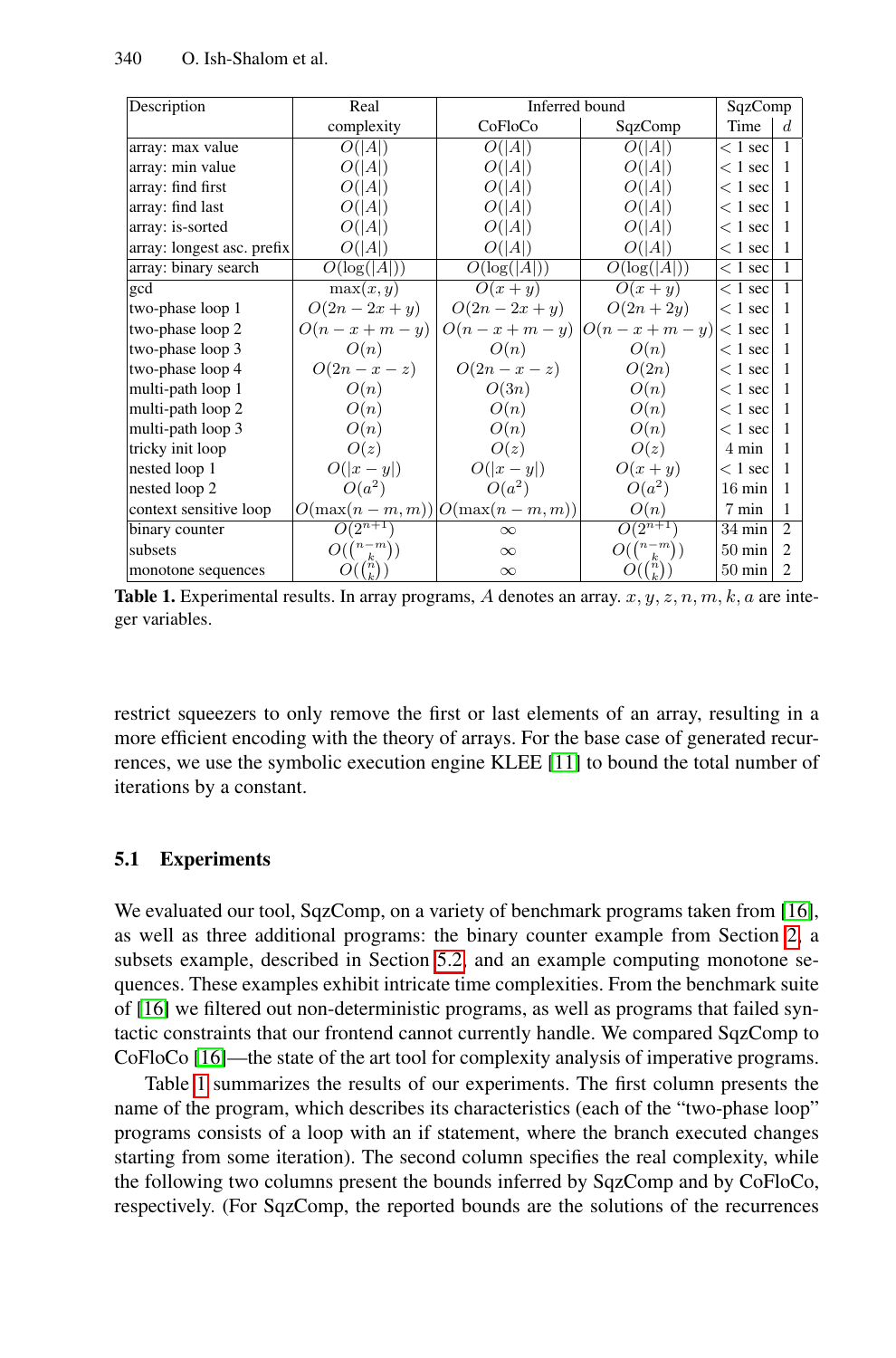```
1 void subsets(uint n, uint k, uint m) {
2 uint I[k]; int i = 0; bool f = true;
3 \times 10^{3} while (j >= 0) {
4 if (j >= k) /*start left scan*/{f=false; j--;}<br>s else if (j==0 && f) /*init*/{f=true;I[0]=m;
5 else if (j==0 && f) /*init*/{f=true;I[0]=m;j++;}
6 else if (f) \overline{\qquad} /*right fill*/{f=true;I[j]=I[j-1]+1;j++;}<br>belse if (I[i]>=n-k+i)/*left scan*/{f=false: i--:}
\begin{array}{c} \hline \gamma \\ \hline \gamma \\ \hline \gamma \\ \hline \gamma \\ \hline \gamma \\ \hline \gamma \\ \hline \gamma \\ \hline \gamma \\ \hline \gamma \\ \hline \gamma \\ \hline \gamma \\ \hline \gamma \\ \hline \gamma \\ \hline \gamma \\ \hline \gamma \\ \hline \gamma \\ \hline \gamma \\ \hline \gamma \\ \hline \gamma \\ \hline \gamma \\ \hline \gamma \\ \hline \gamma \\ \hline \gamma \\ \hline \gamma \\ \hline \gamma \\ \hline \gamma \\ \hline \gamma \\ \hline \gamma \\ \hline \gamma \\ \hline \gamma \\ \hline \gamma \\ \hline \gamma \\ \hline \gamma \\ \hline \gamma \\ \hline \gamma \\ \hline\begin{array}{c}\n\text{s} \\
\text{else}\n\end{array} /*start right fill*/{f=true; I[j]=I[j]+1;j++;}
           9 }}
```

```
squeezer(uint I[], uint n, uint k, uint m, int j, bool f) {
 if (I[0]=m \& i>0) { m++; remove I[0]; k--; j--; }
 else if (I[0]==m) { m++; remove I[0]; k--; }
 else \{ m++; \}}
```
<span id="page-21-1"></span>Fig. 4. An example program that produces all subsets of  $\{m, \ldots, n-1\}$  of size k; below is the synthesized squeezer.

output by the tool.) The fourth and fifth columns present the analysis running time, respectively the number of segments used in the analysis, of SqzComp.

CoFloCo's analysis time is always in the order of magnitude of 0.1 second, whether it succeeds to find a complexity bound or not. Our analysis is considerably slower, mostly due to the naïve implementation of the synthesizer. When both CoFloCo and SqzComp succeed, the bounds inferred by CoFloCo are sometimes tighter.

However, SqzComp manages to find tight complexity bounds for the new examples, which are not solved by CoFloCo, and to the best of our knowledge, are beyond reach of existing tools. (We also encoded the new examples as OCaml programs and ran the tool of [\[20\]](#page-26-6) on them, and it failed to infer bounds.)

#### <span id="page-21-0"></span>5.2 Case study: Subsets example

This subsection presents one challenging example from our benchmarks, the subsets example, and the details of its complexity analysis. Notably, our method is able to infer a binomial bound, which is asymptotically tight.

The code, shown in Fig. [4,](#page-21-1) iterates over all the subsets of  $\{m,\ldots,n-1\}$  of size k. The "current" subset is maintained in an array <sup>I</sup> whose length is <sup>k</sup>, and which is always sorted, thus avoiding generating the same set more than once. The first  $k$  iterations of the loop fill the array with values  $\{m,m+1,\ldots,m+k-1\}$ , which represent the first subset generated. This is taken care of by the branches at lines [5,](#page-21-2) [6](#page-21-3) that perform a "right fill" phase, filling in the array with an ascending sequence starting from <sup>m</sup> at I[0]. Once the first k iterations are done, j reaches the end of the array  $(j=k)$  and so the next iteration will execute line [4,](#page-21-4) turning off the flag f, signifying that the array should now be scanned leftwards. In each successive iteration, <sup>j</sup> is decreased, looking for the rightmost element that can be incremented. For example, if  $n = 8$ ,  $I = [2, 6, 7]$ , this rightmost element is  $I[0] = 2$ . After that element is incremented, the flag f is turned on again, completing the "left scan" phase and starting a "right fill" phase.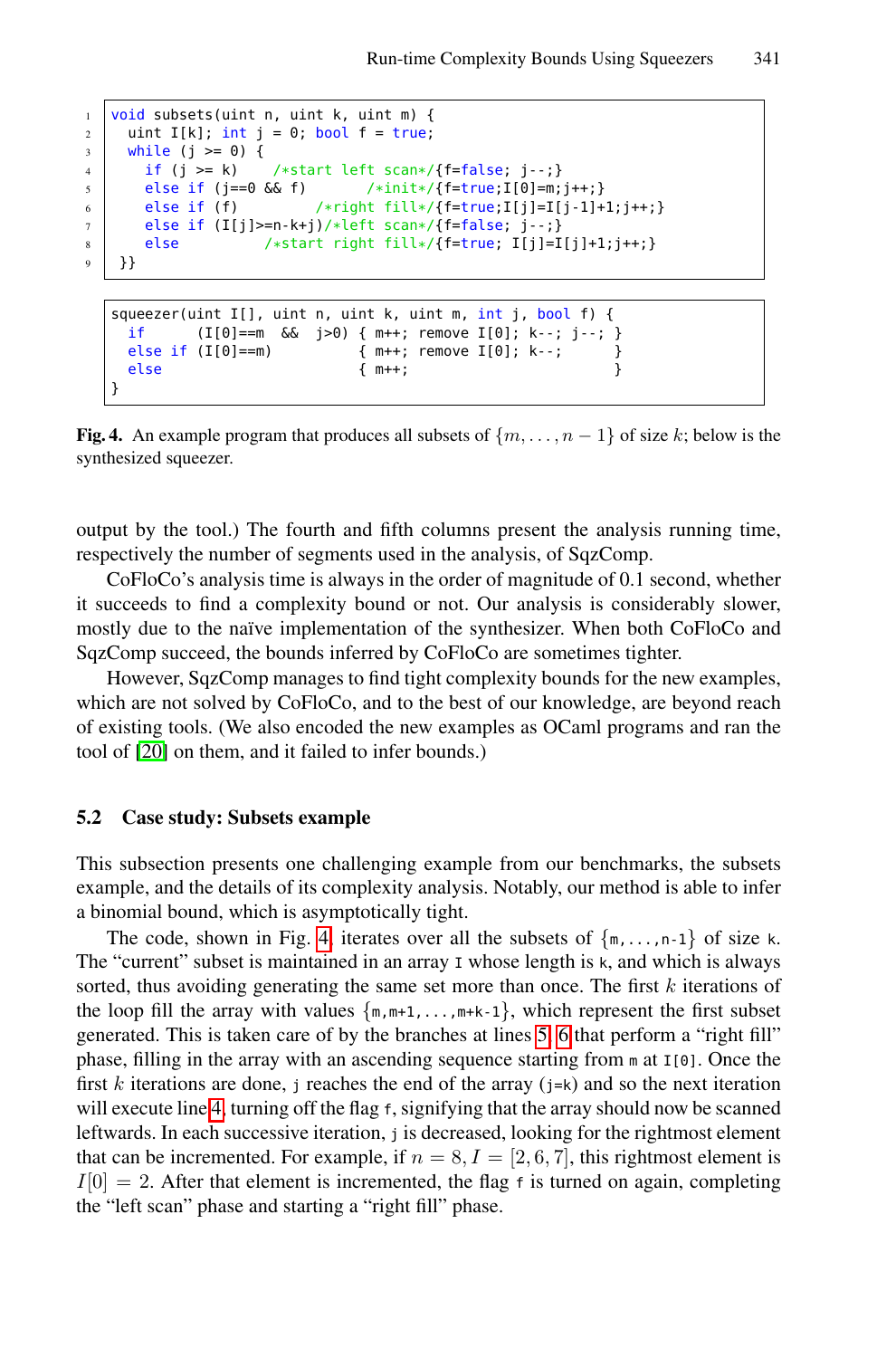

<span id="page-22-0"></span>Fig. 5. An illustration of the 2-partitioned simulation for the subsets example. In the univariate case, the rank of the upper trace is  $n - m$  and that of the lower traces is  $n - m - 1$ . In the multivariate case, the upper trace is of rank  $(n-m, k)$ , lower traces of ranks  $(n-m-1, k-1)$ ,  $(n - m - 1, k).$ 

*A univariate recurrence* Consider the rank function  $r(I, n, k, m, j, f) = n - m$ , defined with respect to  $(N, <)$ , and the squeezer shown below the program in Fig. [4.](#page-21-1) The squeezer observes the first element of the array: if it is equal to  $m$  (the lower bound of the range), it removes it from the array, shrinking its size  $(k)$  by one. It then adjusts the index j to keep pointing to the same element; unless  $j = 0$ , in which case that element is removed. This squeezer forms a 2-partitioned simulation, as illustrated by the traces in Fig. [5.](#page-22-0) All states are  $(1, 1)$ -stuttering, except for  $\sigma_0$ , which is  $(2, 1)$ -stuttering, as caused by the removal of I[0] when  $j = 0$ . The rank bounding function is  $\hat{\gamma}(i, \rho) = \rho - 1$  for  $i \in \{1, 2\}$ . We therefore obtain the following recurrence relation:

$$
compx(\rho) \le 1 + compx(\rho - 1) + compx(\rho - 1).
$$

The base of the recurrence is  $comp<sub>x</sub>(0) = 1$ , leading to the solution  $comp<sub>x</sub>(\rho) \le$  $2^{p+1} - 1$ . This means that for an initial state,  $comp_s(I, n, k, m, 0, true) \leq comp_x(n - 1)$  $m) \leq 2^{n-m+1} - 1.$ 

*A multivariate recurrence* Consider an alternative rank definition  $r(I, n, k, m, j, f)$  =  $(n - m, k)$  defined with respect to  $(N \times N, <)$ , where '<' denotes the lexicographic order, together with the same squeezer and partition as before. The rank bounding function is now  $\hat{\gamma}((\rho_1, \rho_2), i) = \begin{cases} (\rho_1 - 1, \rho_2 - 1) i = 1 \\ (\rho_1 - 1, \rho_2) i = 2 \end{cases}$ . The corresponding recurrence relation is:

$$
comp_x(\rho_1, \rho_2) \le 1 + comp_x(\rho_1 - 1, \rho_2 - 1) + comp_x(\rho_1 - 1, \rho_2)
$$

with base  $comp_x(0, ) = 1$ , resulting in the solution  $comp_x(\rho_1, \rho_2) \leq {p_1 + 2 \choose \rho_2}$ . That is, for an initial state,  $comp_s(I, n, k, m, 0, \text{true}) \leq comp_x(n - m, k) \leq {n - m + 2 \choose k}.$ 

Interestingly, this example demonstrates that the same squeezer may yield different recurrences, when different ranks (and rank bounding functions) are considered. It also demonstrates a case where different segments of a trace are mapped to mini-traces of a different rank.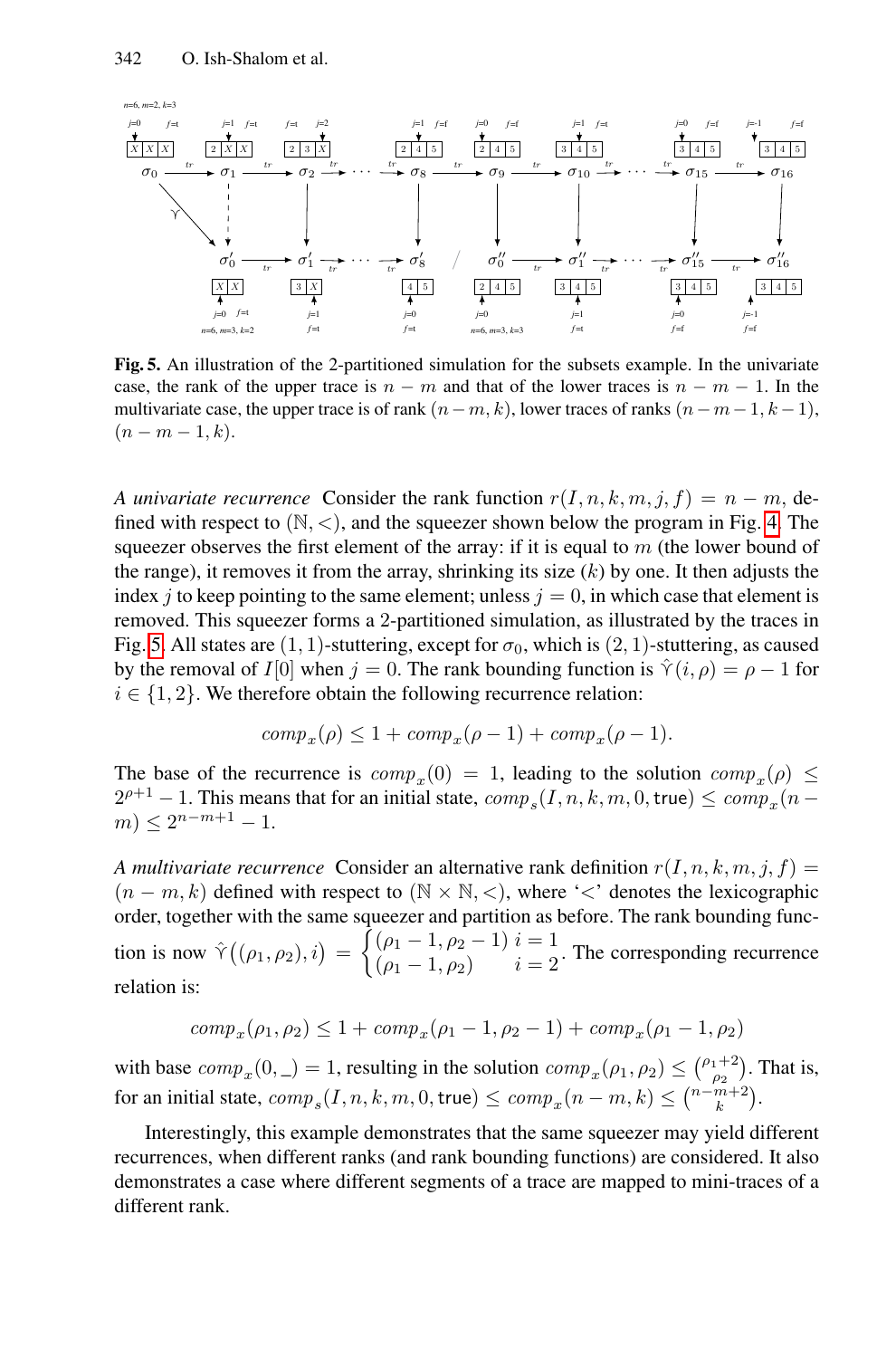### <span id="page-23-0"></span>6 Related Work

This section focuses on exploring existing methods for *static* complexity analysis of *imperative* programs. Dynamic profiling and analysis [\[26\]](#page-26-8) are a separate research area, more related to testing, and generally do not provide formal guarantees. We further focus on works that determine *asymptotic* complexity bounds, and use the number of iterations executed as their cost model; we refrain from thoroughly covering previous techniques that analyze complexity at the instruction level.

*Static cost analysis* The seminal work of [\[28\]](#page-26-1) defined a two steps meta-framework where recurrence relations are extracted from the underlying program, and then analyzed to provide closed-form upper bounds. Broadly speaking, cost relations are a generalized framework that captures the essence of most of the works mentioned in this section.

[\[4\]](#page-25-4) and [\[16\]](#page-26-3) infer cost relations of imperative programs written in Java and C respectively. Cost relations resemble somewhat limited C procedures: They are capable of recursive calls to other cost relations, and they can handle non-determinism that arises either as a consequence of direct nondet() in the program, or as a result of inherent imprecision of static analysis. They define for every basic block of the program its own cost relation function, and then form chains according to the control flow graph of the program. They use numerical abstract domains to support a context sensitive analysis of whether a chain of visits to specific basic blocks is feasible or not. Once all infeasible chains are removed, disjunctive analysis determines an overall approximation of the heaviest chain, representing the max number of iterations.

[\[19\]](#page-26-0) uses multiple counter instrumentation that are automatically inserted in various points in the code, initialized and incremented. These ghost counters enable to infer an overall complexity bound by applying appropriate abstract interpretation handling numeric domains. [\[18\]](#page-26-9) and [\[17\]](#page-26-10) apply code transformations to represent multi-path loops and nested loops in a canonical way. Then, paths connecting pairs of "interesting" code points  $\pi_1, \pi_2$  (loop headers etc.) are identified, in a way that satisfies some properties. For instance,  $\pi_1$  is reached twice *without* reaching  $\pi_2$ . The path property induces progress invariants, which are then analyzed to infer the overall complexity bound.

[\[24\]](#page-26-11) define an abstraction of the program to a *size-change-graph*, where transition edges of the control flow graph are annotated to capture sound over-approximation relations between integer variables. The graph is then searched for infinitely decreasing sequences, represented as words in an  $\omega$ -regular language. This representation concisely characterizes program termination. [\[29\]](#page-26-12) then harnesses the size-change abstraction from [\[24\]](#page-26-11) to analyze the complexity of imperative programs. First, they apply standard program transformations like pathwise analysis to summarize inner nested loops. Then, they heuristically define a set of scalar rank functions they call norms. These norms are somewhat similar to our rank function in the sense that they help to abstract away program parts that do not effect its complexity. The program is then represented as a size-change graph, and multi-path contextualization [\[25\]](#page-26-13) prunes subsequent transitions which are infeasible.

[\[8\]](#page-25-9) introduces *difference constraints* in the context of termination, to bound variables  $x'$  in current iteration with some  $y$  in previous iteration plus some constant  $c$ :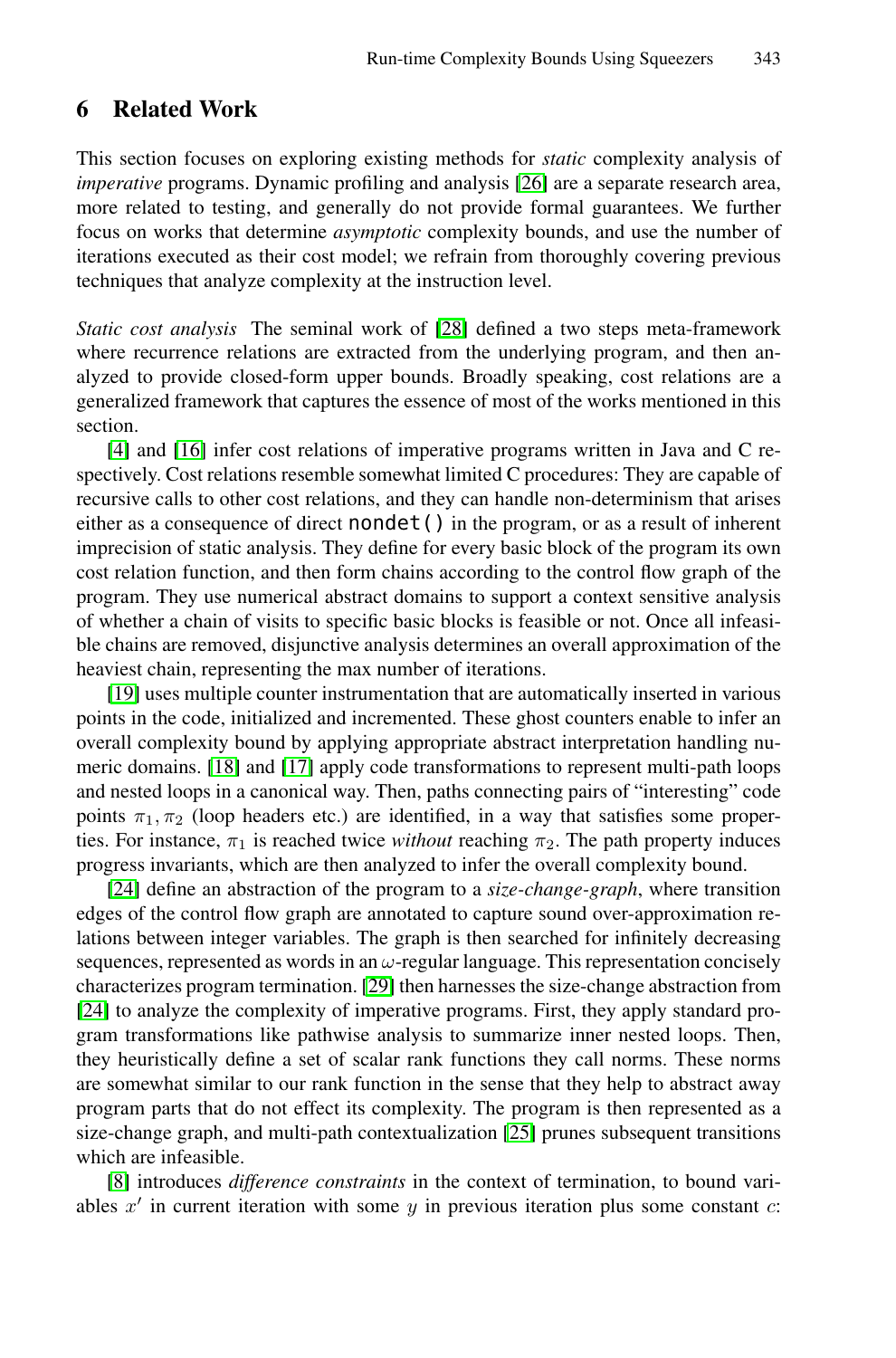$x' \leq y + c$ . [\[27\]](#page-26-14) extends difference constraints to complexity analysis. Indeed, it is quite often the case that ideas from the area of program termination are assimilated in the context of complexity analysis and vice versa. They exploit the observation that typical operations on loop counters like increment, decrement and resets are essentially expressible as difference constraints. They design an abstraction based on the domain of difference constraints, and obtain relevant invariants which are then used in determining upper bounds. [\[10\]](#page-25-10) is very similar, only that it represents a program as an integer transition system and allows nonlinear numerical constraints and ranking functions. As we mentioned earlier, all of these approaches are based on identifying the progress of executions over time, characterizing the progress between two given points in the program. In contrast, our approach allows to reason over state size and compares whole executions.

*Squeezers.* The notion of squeezers was introduced by [\[22\]](#page-26-5) for the sake of safety verification. As discussed in Section [1,](#page-0-0) the challenges in complexity analysis are different, and require additional ingredients beyond squeezers. [\[15](#page-26-15)[,1](#page-25-11)[,2\]](#page-25-12) introduce *well structured transition systems*, where a well-quasi order (wqo) on the set of states induces a simulation relation. This property ensures decidability of safety verification of such systems (via a backward reachability algorithm). Our use of squeezers that decrease the rank of a state and induce a sort of a simulation relation may resemble the wqo of a well structured transition system. However, there are several key differences: we do not require the order (which is defined on ranks) to be a wqo. Further, we do not require a simulation relation between *any* states whose ranks are ordered, only between a state and its squeezed counterpart. Notably, our work considers complexity analysis rather than safety verification.

# 7 Conclusion

This work introduces a novel framework for run-time complexity analysis. The framework supports derivation of recurrence relations based on inductive reasoning, where the form of induction depends on the choice of a squeezer (and rank bounding function). The new approach thus offers more flexibility than the classical methods where induction is coupled with the time dimension. For example, when the rank captures the "state size", the approach mimics induction over the space dimension, reasoning about whole traces, and alleviating the need to describe the intricate development of states over time. We demonstrate that such squeezers and rank bounding functions, which we manage to synthesize automatically, facilitate complexity analysis for programs that are beyond reach for existing methods. Thanks to the simplicity and compactness of these ingredients, even a rather naïve enumeration was able to find them efficiently.

Acknowledgements. The research leading to these results has received funding from the European Research Council under the European Union's Horizon 2020 research and innovation programme (grant agreement No [759102-SVIS]). This research was partially supported by the United States-Israel Binational Science Foundation (BSF) grant No. 2016260 and 2018675, the Israeli Science Foundation (ISF) grants No. 1996/18, 1810/18, 243/19 and 2740/19, and the Pazy Foundation.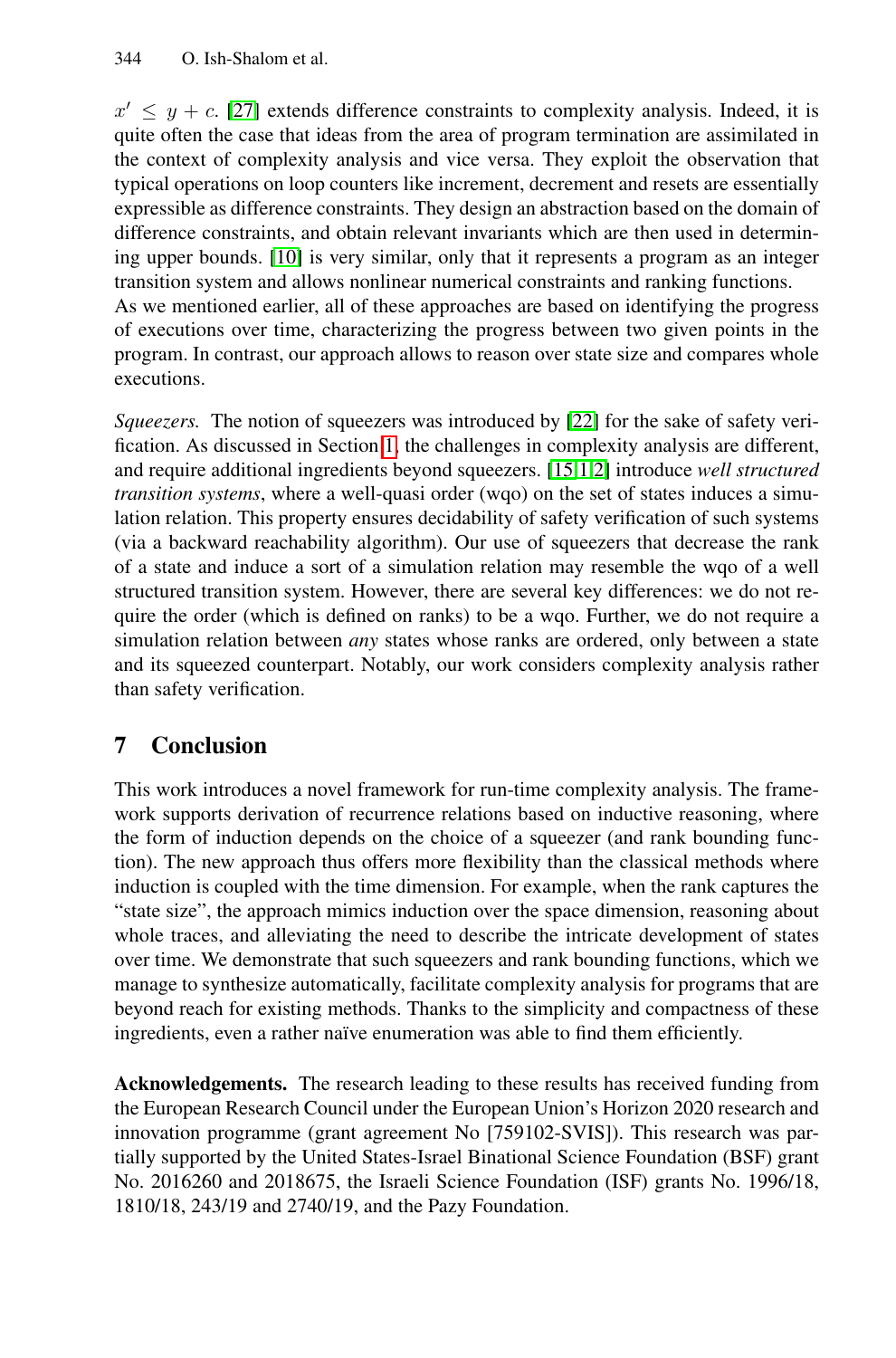## References

- <span id="page-25-11"></span>1. Abdulla, P.A., Cerans, K., Jonsson, B., Tsay, Y.: General decidability theorems for infinitestate systems. In: Proceedings, 11th Annual IEEE Symposium on Logic in Computer Science, New Brunswick, New Jersey, USA, July 27-30, 1996. pp. 313–321. IEEE Computer Society (1996)
- <span id="page-25-12"></span>2. Abdulla, P.A., Cerans, K., Jonsson, B., Tsay, Y.: Algorithmic analysis of programs with well quasi-ordered domains. Inf. Comput. 160(1-2), 109–127 (2000)
- <span id="page-25-0"></span>3. Albert, E., Arenas, P., Genaim, S., Puebla, G.: Automatic inference of upper bounds for recurrence relations in cost analysis. In: Alpuente, M., Vidal, G. (eds.) Static Analysis. pp. 221–237. Springer Berlin Heidelberg, Berlin, Heidelberg (2008)
- <span id="page-25-4"></span>4. Albert, E., Arenas, P., Genaim, S., Puebla, G., Zanardini, D.: COSTA: design and implementation of a cost and termination analyzer for java bytecode. In: Formal Methods for Components and Objects, 6th International Symposium, FMCO 2007, Amsterdam, The Netherlands, October 24-26, 2007, Revised Lectures. pp. 113–132 (2007)
- <span id="page-25-5"></span>5. Albert, E., Bofill, M., Borralleras, C., Martin-Martin, E., Rubio, A.: Resource analysis driven by (conditional) termination proofs. Theory Pract. Log. Program. 19(5-6), 722–739 (2019). [https://doi.org/10.1017/S1471068419000152,](https://doi.org/10.1017/S1471068419000152) [https://doi.org/10.](https://doi.org/10.1017/S1471068419000152) [1017/S1471068419000152](https://doi.org/10.1017/S1471068419000152)
- <span id="page-25-1"></span>6. Alonso-Blas, D.E., Genaim, S.: On the limits of the classical approach to cost analysis. In: Miné, A., Schmidt, D. (eds.) Static Analysis. pp. 405–421. Springer Berlin Heidelberg, Berlin, Heidelberg (2012)
- <span id="page-25-6"></span>7. Alur, R., Bodík, R., Dallal, E., Fisman, D., Garg, P., Juniwal, G., Kress-Gazit, H., Madhusudan, P., Martin, M.M.K., Raghothaman, M., Saha, S., Seshia, S.A., Singh, R., Solar-Lezama, A., Torlak, E., Udupa, A.: Syntax-guided synthesis. In: Irlbeck, M., Peled, D.A., Pretschner, A. (eds.) Dependable Software Systems Engineering, NATO Science for Peace and Security Series, D: Information and Communication Security, vol. 40, pp. 1–25. IOS Press (2015)
- <span id="page-25-9"></span>8. Ben-Amram, A.M.: Size-change termination with difference constraints. ACM Trans. Program. Lang. Syst. 30(3) (May 2008)
- <span id="page-25-3"></span>9. Breck, J., Cyphert, J., Kincaid, Z., Reps, T.: Templates and recurrences: Better together. In: Proceedings of the 41st ACM SIGPLAN Conference on Programming Language Design and Implementation. p. 688–702. PLDI 2020, Association for Computing Machinery, New York, NY, USA (2020)
- <span id="page-25-10"></span>10. Brockschmidt, M., Emmes, F., Falke, S., Fuhs, C., Giesl, J.: Alternating runtime and size complexity analysis of integer programs. In: Ábrahám, E., Havelund, K. (eds.) Tools and Algorithms for the Construction and Analysis of Systems - 20th International Conference, TACAS 2014, Held as Part of the European Joint Conferences on Theory and Practice of Software, ETAPS 2014, Grenoble, France, April 5-13, 2014. Proceedings. Lecture Notes in Computer Science, vol. 8413, pp. 140–155. Springer (2014)
- <span id="page-25-8"></span>11. Cadar, C., Dunbar, D., Engler, D.: Klee: Unassisted and automatic generation of highcoverage tests for complex systems programs. In: Proceedings of the 8th USENIX Conference on Operating Systems Design and Implementation. pp. 209–224. OSDI'08, USENIX Association, Berkeley, CA, USA (2008), [http://dl.acm.org/citation.cfm?id=](http://dl.acm.org/citation.cfm?id=1855741.1855756) [1855741.1855756](http://dl.acm.org/citation.cfm?id=1855741.1855756)
- <span id="page-25-2"></span>12. Cousot, P., Halbwachs, N.: Automatic discovery of linear restraints among variables of a program. In: Proceedings of the 5th ACM SIGACT-SIGPLAN Symposium on Principles of Programming Languages. p. 84–96. POPL '78, Association for Computing Machinery, New York, NY, USA (1978)
- <span id="page-25-7"></span>13. De Moura, L., Bjørner, N.: Z3: An efficient SMT solver. In: Proceedings of the Theory and Practice of Software, 14th International Conference on Tools and Algorithms for the Con-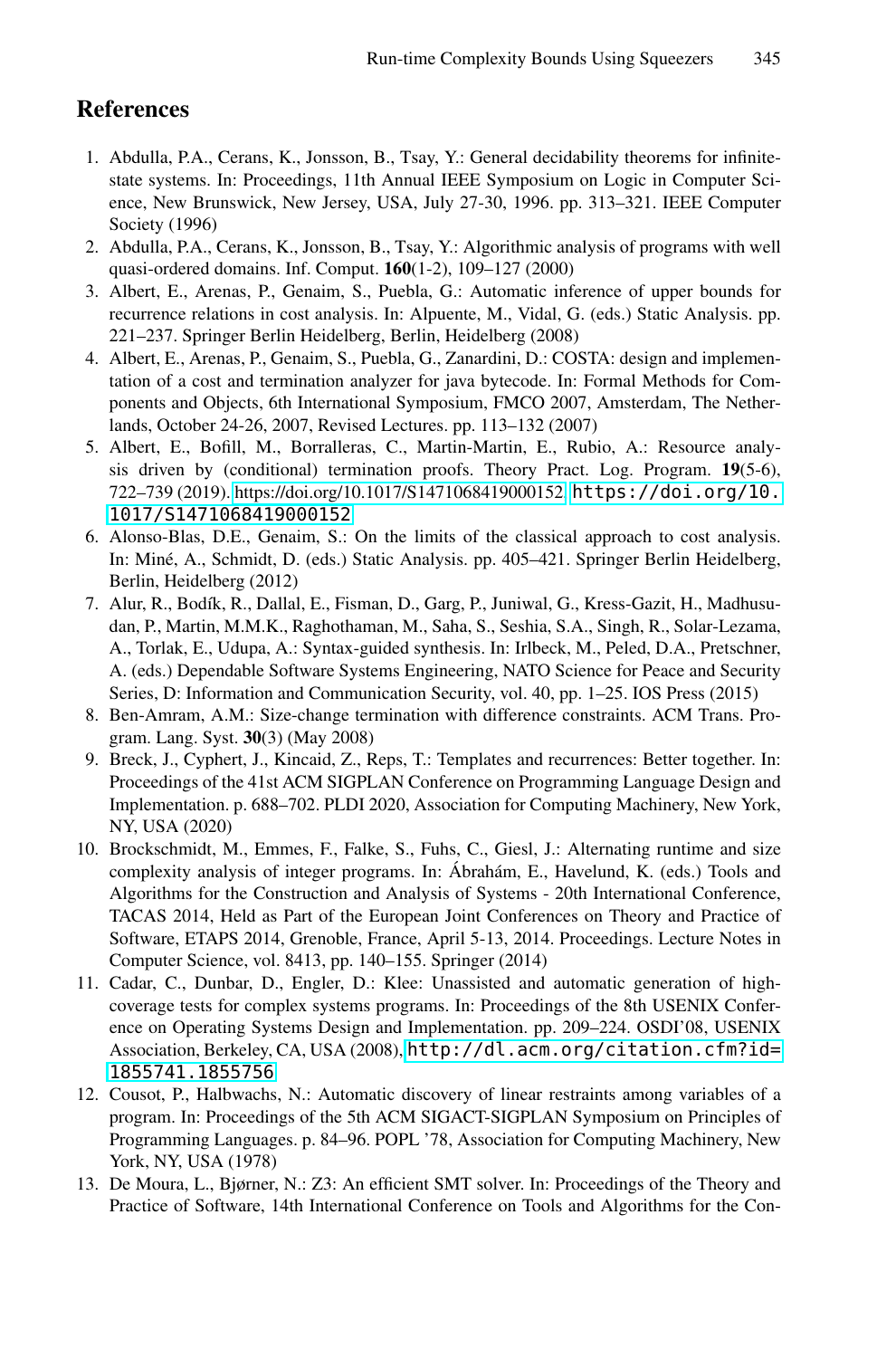struction and Analysis of Systems. pp. 337–340. TACAS'08/ETAPS'08, Springer-Verlag, Berlin, Heidelberg (2008)

- <span id="page-26-2"></span>14. Debray, S.K., Lin, N.W.: Cost analysis of logic programs. ACM Trans. Program. Lang. Syst. 15(5), 826–875 (Nov 1993)
- <span id="page-26-15"></span>15. Finkel, A., Schnoebelen, P.: Well-structured transition systems everywhere! THEORETI-CAL COMPUTER SCIENCE 256(1), 2001 (1998)
- <span id="page-26-3"></span>16. Flores-Montoya, A.: Upper and lower amortized cost bounds of programs expressed as cost relations. vol. 9995, pp. 254–273 (11 2016)
- <span id="page-26-10"></span>17. Gulwani, S.: The reachability-bound problem. Tech. Rep. MSR-TR-2009-146 (October 2009), [https://www.microsoft.com/en-us/research/publication/](https://www.microsoft.com/en-us/research/publication/the-reachability-bound-problem/) [the-reachability-bound-problem/](https://www.microsoft.com/en-us/research/publication/the-reachability-bound-problem/)
- <span id="page-26-9"></span>18. Gulwani, S., Jain, S., Koskinen, E.: Control-flow refinement and progress invariants for bound analysis. In: Proceedings of the 30th ACM SIGPLAN Conference on Programming Language Design and Implementation. p. 375–385. PLDI '09, Association for Computing Machinery, New York, NY, USA (2009)
- <span id="page-26-0"></span>19. Gulwani, S., Mehra, K.K., Chilimbi, T.M.: Speed: precise and efficient static estimation of program computational complexity. In: Shao, Z., Pierce, B.C. (eds.) POPL. pp. 127– 139. ACM (2009), [http://dblp.uni-trier.de/db/conf/popl/popl2009.](http://dblp.uni-trier.de/db/conf/popl/popl2009.html#GulwaniMC09) [html#GulwaniMC09](http://dblp.uni-trier.de/db/conf/popl/popl2009.html#GulwaniMC09)
- <span id="page-26-6"></span>20. Hoffmann, J., Aehlig, K., Hofmann, M.: Resource aware ML. In: Madhusudan, P., Seshia, S.A. (eds.) Computer Aided Verification - 24th International Conference, CAV 2012, Berkeley, CA, USA, July 7-13, 2012 Proceedings. Lecture Notes in Computer Science, vol. 7358, pp. 781–786. Springer (2012)
- <span id="page-26-4"></span>21. Hoffmann, J., Hofmann, M.: Amortized resource analysis with polynomial potential: A static inference of polynomial bounds for functional programs (extended version) (03 2010)
- <span id="page-26-5"></span>22. Ish-Shalom, O., Itzhaky, S., Rinetzky, N., Shoham, S.: Putting the squeeze on array programs: Loop verification via inductive rank reduction. In: Beyer, D., Zufferey, D. (eds.) Verification, Model Checking, and Abstract Interpretation - 21st International Conference, VMCAI 2020, New Orleans, LA, USA, January 16-21, 2020, Proceedings. Lecture Notes in Computer Science, vol. 11990, pp. 112–135. Springer (2020)
- <span id="page-26-7"></span>23. Komuravelli, A., Gurfinkel, A., Chaki, S.: Smt-based model checking for recursive programs. CoRR abs/1405.4028 (2014), <http://arxiv.org/abs/1405.4028>
- <span id="page-26-11"></span>24. Lee, C.S., Jones, N.D., Ben-Amram, A.M.: The size-change principle for program termination. In: Proceedings of the 28th ACM SIGPLAN-SIGACT Symposium on Principles of Programming Languages. p. 81–92. POPL '01, Association for Computing Machinery, New York, NY, USA (2001)
- <span id="page-26-13"></span>25. Manolios, P., Vroon, D.: Termination analysis with calling context graphs. In: Ball, T., Jones, R.B. (eds.) Computer Aided Verification. pp. 401–414. Springer Berlin Heidelberg, Berlin, Heidelberg (2006)
- <span id="page-26-8"></span>26. Mera, E., López-García, P., Puebla, G., Carro, M., Hermenegildo, M.V.: Combining static analysis and profiling for estimating execution times. In: International Symposium on Practical Aspects of Declarative Languages. pp. 140–154. Springer (2007)
- <span id="page-26-14"></span>27. Sinn, M., Zuleger, F., Veith, H.: Complexity and resource bound analysis of imperative programs using difference constraints. J. Autom. Reasoning 59(1), 3–45 (2017)
- <span id="page-26-1"></span>28. Wegbreit, B.: Mechanical program analysis. Commun. ACM 18(9), 528–539 (Sep 1975)
- <span id="page-26-12"></span>29. Zuleger, F., Gulwani, S., Sinn, M., Veith, H.: Bound analysis of imperative programs with the size-change abstraction. In: Yahav, E. (ed.) Static Analysis. pp. 280–297. Springer Berlin Heidelberg, Berlin, Heidelberg (2011)